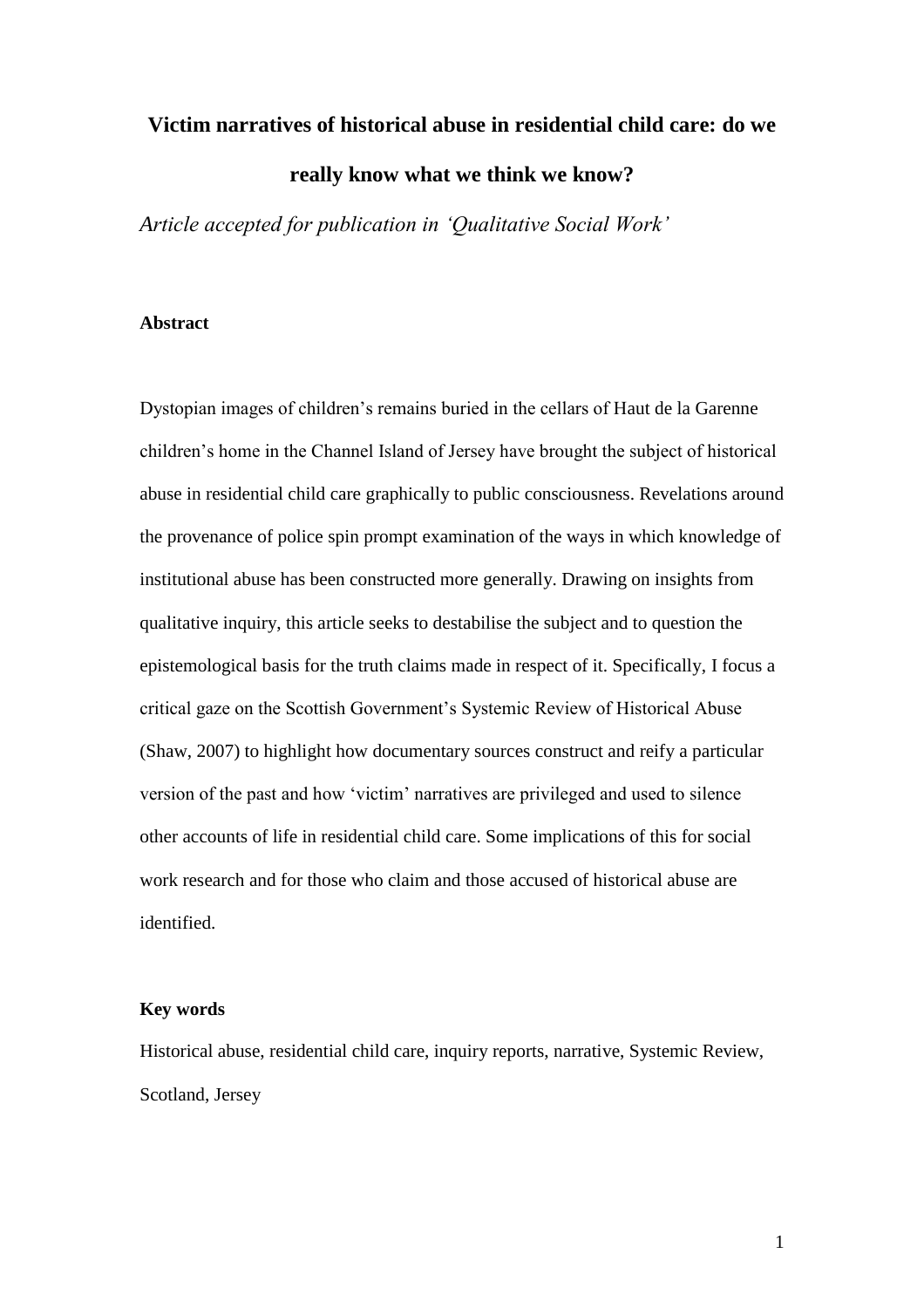#### **Introduction**

Over the past 20 years, the British Isles, in common with much of the Anglophone world, has witnessed a proliferation of accounts of abuse in residential child care, from inquiries (Kirkwood, 1993, Levy and Kahan, 1991, Marshall et al, 1999, Shaw, 2007, Waterhouse, 2000), government reports (Kent, 1997, Utting, 1997), academic books and journals (Colton *et al,* 2002, Corby *et al,* 2001, Cruz, 1998, Ferguson, 2007, Stein, 2006) and biographical 'victim' stories (Doyle, 1989, O'Beirne and Sheridan, 2006). The ongoing situation in Jersey ensures that the subject remains in the public consciousness.

Sen *et al* (2007) identify institutional abuse as falling within three categories: overt or direct abuse perpetrated by an individual adult on a child, programme abuse such as that evident in the Pindown (Levy and Kahan, 1991) and Frank Beck (Kirkwood, 1993) cases, where behaviour modification and regression therapy techniques were, respectively, misapplied, and system abuse where deficits in the wider child care system prevent children from reaching their potential. Stein (2006) notes that in many cases these categories overlap. He also adds the category of organised abuse.

The various accounts intertwine to construct a master narrative of endemic abuse and systemic cover-up in care settings. This can be the default position of social work academics. Ferguson, for instance, asserts that 'it is beyond question that the entire industrial and reformatory regime was an abusive and cruel one' (2007: 124). But was it? While there were no doubt instances of abuse in residential care as in any setting where adults have contact with children what provenance can be afforded to the 'truth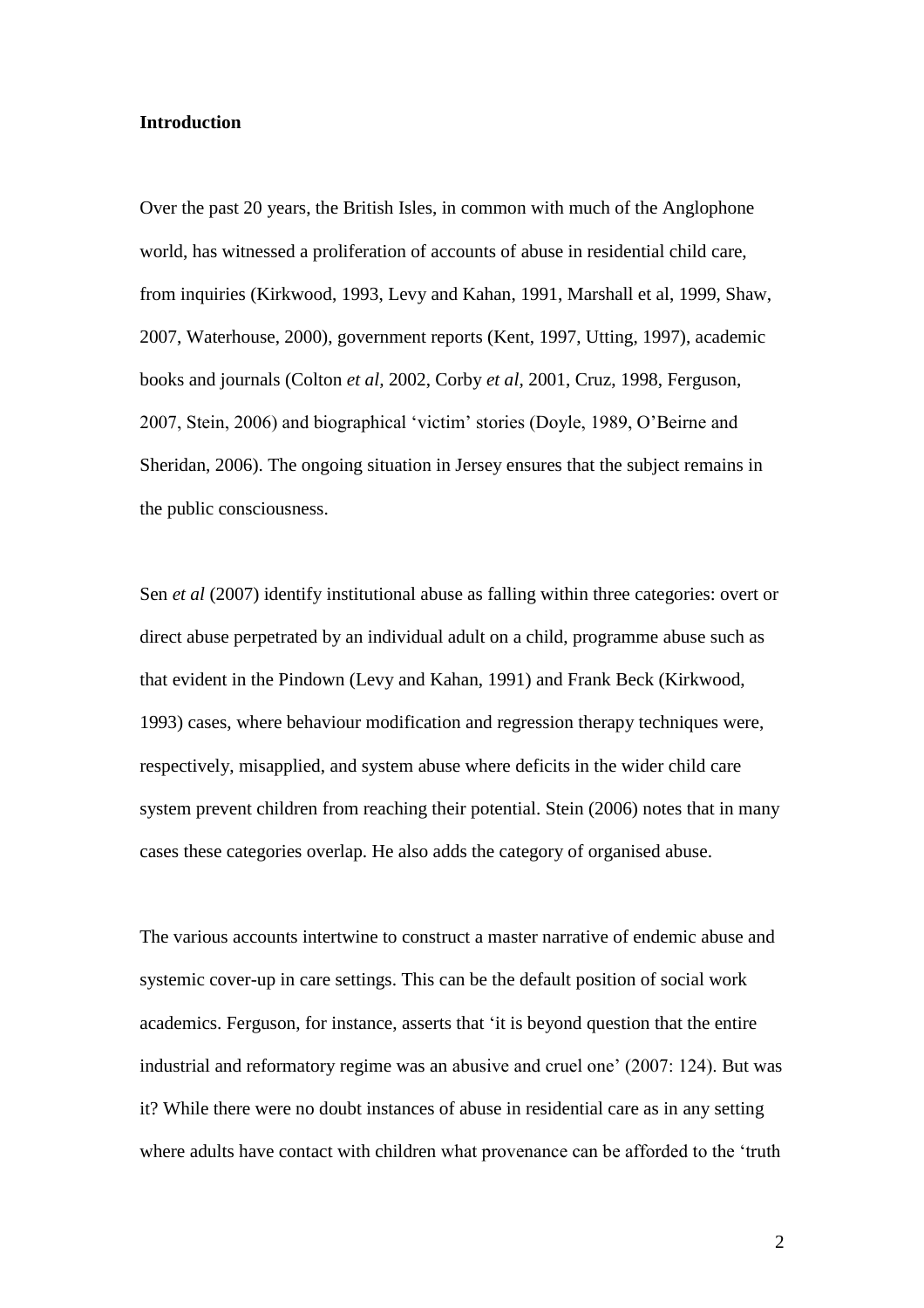claims' contained in accounts of endemic, institutionalised abuse? How do we know what we think we know about the subject and how robust is our presumed knowledge in cases where very often the sole source of that knowledge is the narrative accounts of those who recount abuse? I argue that rigorous qualitative inquiry renders such accounts less clear-cut that they can be presented to be. This is not to say they are true or false, but that the very terms true and false are problematic in seeking to understand individual experiences over time.

I begin with an intellectual puzzle based around the disjunction between the master narrative identified above and the voices of those who worked in residential care, which often give a very different version of events. Waterhouse (2000) expressed frustration at the persistent failure of colleagues of those accused of abuse to accept the version of events presented at the North Wales Tribunal. Webster (2005), however, takes the strength of these denials as the starting point of his deconstruction of the story of Bryn Estyn and of the Waterhouse Report. I attempt to explore this disjunction through an examination of the ways in which knowledge of historical abuse has been constructed, beginning with questions around incidence and prevalence.

# **The scale and nature of historical abuse**

Given the magnitude of responses to allegations of historical abuse it is pertinent to ask about the scale of the problem to be addressed. This becomes problematic. Hacking (1992) attests that attempts to quantify child abuse fail to measure up to philosophical standards of whether a concept is well-understood: for it to be so requires that it is amenable to the question 'How many?' Attempts to quantify child abuse are 'amazingly discrepant' (Hacking 1992), largely because there is no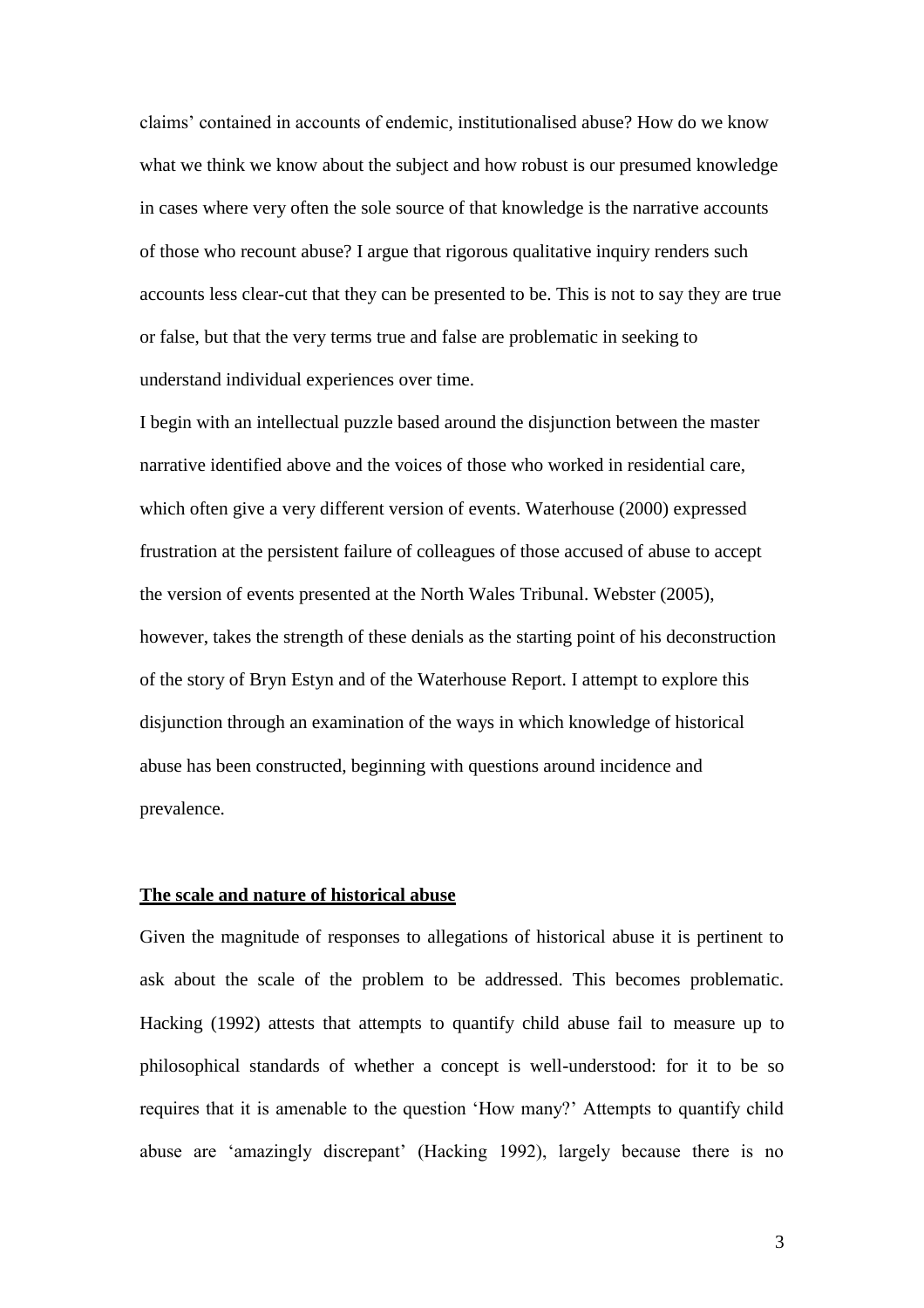commonly accepted or unproblematic definition. Existing accounts give no convincing insight into the nature or scale of abuse in care settings. What we probably can say is that there is no evidence that it was any more prevalent there than in other setting where adults interact with children (Gallagher, 2000).

In the absence of philosophical statements regarding scale or nature, the subject becomes shrouded in emotivism, where expressions of attitude or feeling with little rational justification assume a moral force (Macintyre, 1984). In cases of child abuse those feelings can be primitive and visceral. In extremis the power of this emotion can be manifest in the tales, subsequently discredited, of murder and torture in Haut de la Garenne. children's home in Jersey. Regimes of truth emerge, whereby moral judgments become means through which to influence attitudes or conduct, silencing other voices. The difficulty in challenging dominant truth claims, ultimately, does noone any good, least of all actual victims of abuse in care. Their stories risk being dismissed among the multitude of other claims that are made for a whole range of reasons.

#### **An epistemological starting point**

Discussion of any social phenomenon requires some ontological and epistemological position taking within debates between realism/obectivism and constructionism (see Taylor and White, 2000). This debate is summed up by Nightingale and Crombie,

*a commonsensical or naïve objectivism/realism might attempt to root meaning in a "vertical" relation between terms and their referents" (Sayer, 2000: 35): that is, words, in some simple fashion or another correspond directly to reality.*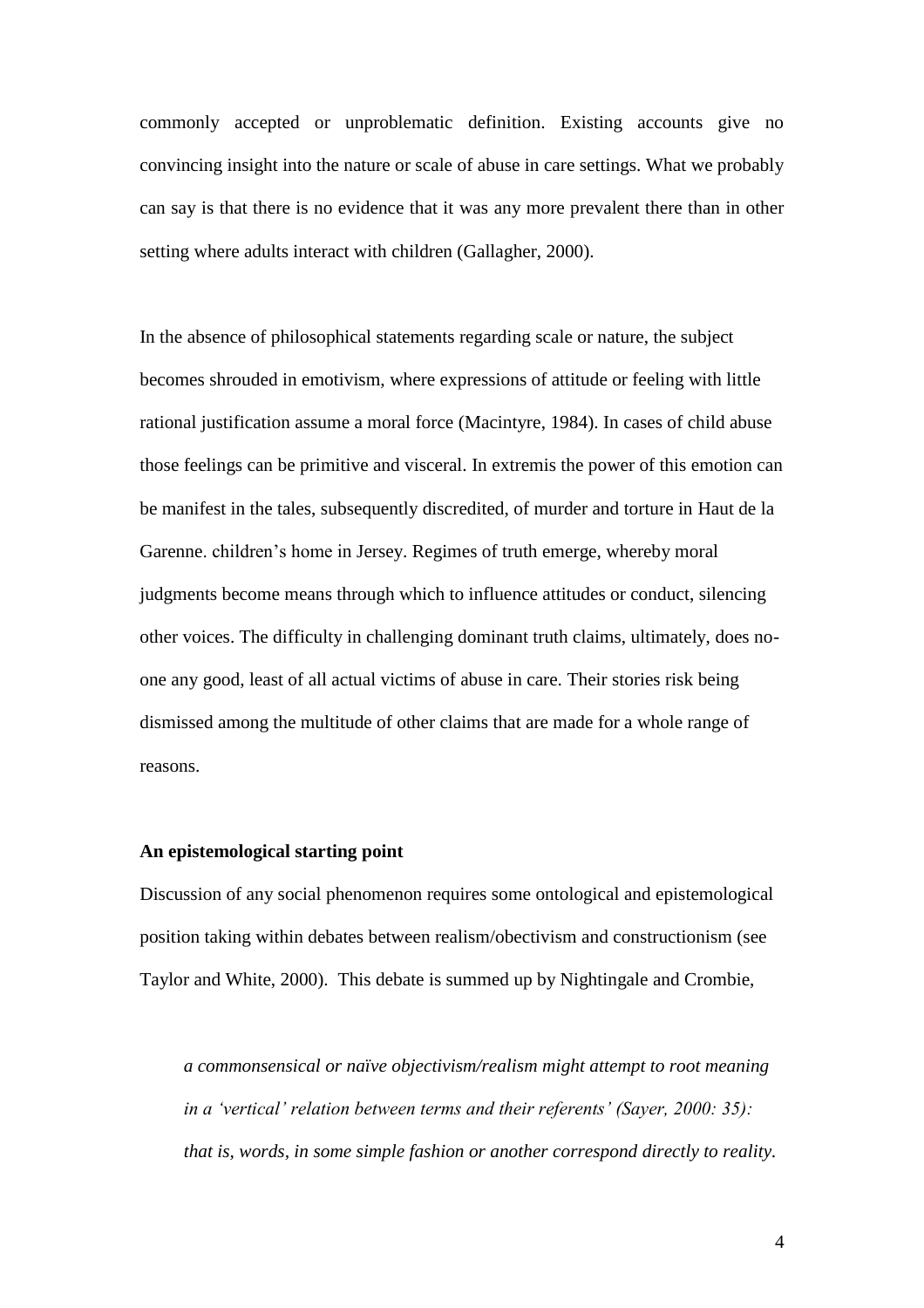*However, a key constructionist assertion is that there is no Archimedean position or "God"s-Eye View" (Putnam, 1991/1998, p. 109) from which we might compare our utterances to the world; as Gergen (1994) states, "there is no foundational description to be made about an "out there" as opposed to an "in here", . . . once we attempt to articulate "what there is" . . . we enter the world of discourse" (p. 72). In other words, both language and knowledge are seen as socially constructed rather than as an unmediated reflection or "mirror" of an objectively knowable reality (Rorty, 1979.)*

(2002: 703)

#### **Social work research**

Approaches to knowledge construction in social work often fail to address fundamental epistemological questions, a failure closely linked to the anti-intellectual traditions of mainstream social work (Trinder, 1996). White identifies a tendency of much social work research to cling to naive realist positions where sense-making activities 'are rendered immune from critical analysis' (1997: 739). Realism offers little purchase on this subject. Hacking contends that child abuse is 'a social construction if ever there was' (1992: 192)*.* Historical abuse is similarly so. Whereas behaviours such as gratuitous beatings or sexual assaults are unequivocally wrong, other actions are more ambiguous and are products of time and place – what might have been considered everyday practice 20 years ago might now be classed as abusive (Smith, 2008). Yet in the current climate discussion of abuse is untroubled by contingency or historical interpretation. Inquiry into historical abuse might, most charitably, be described as naive realist, where language (in this case the accounts given by former residents of children's homes) is assumed to accurately mirror the way things were.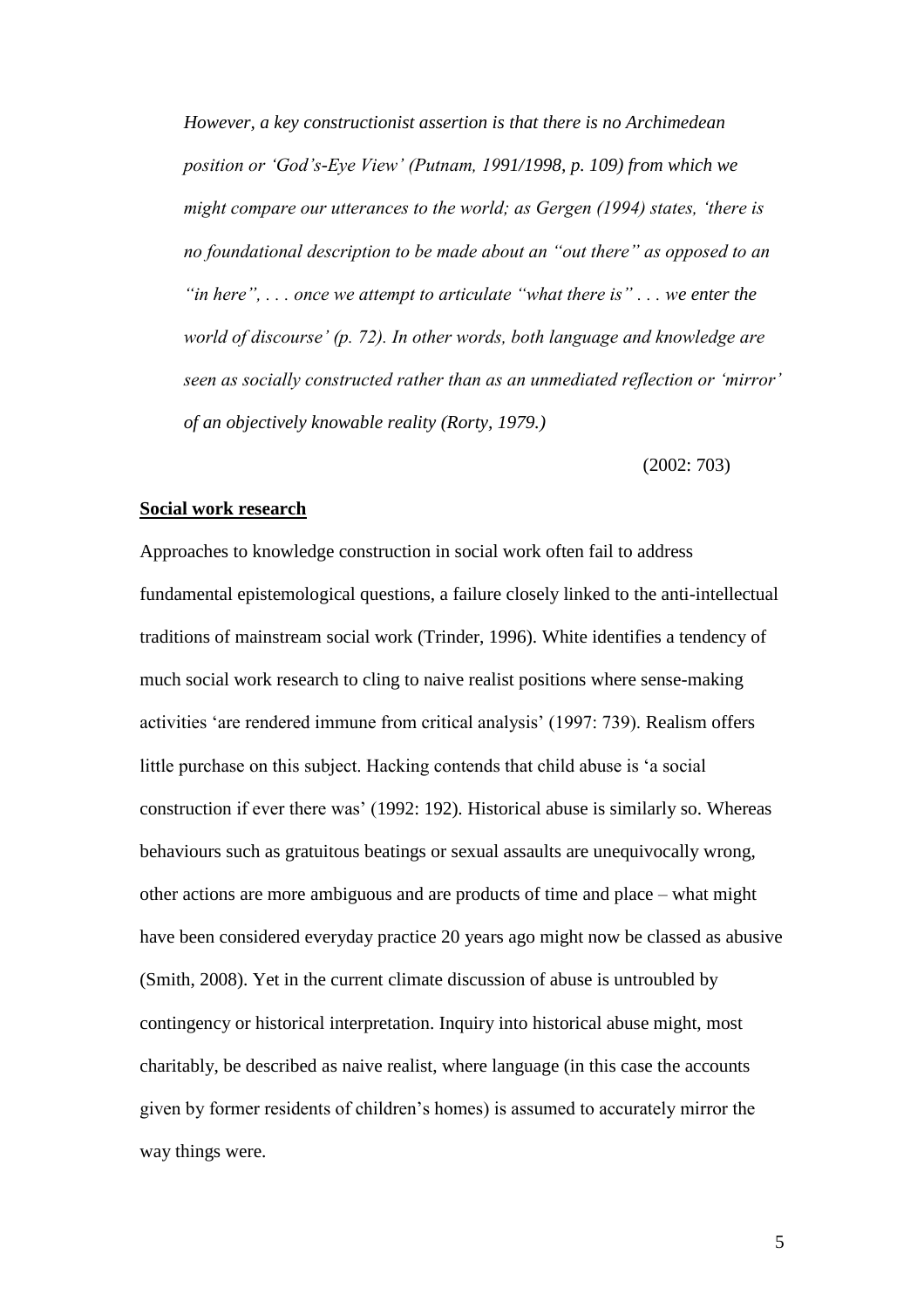A result of naive realist assumptions has been to effect a shift from a climate where it was difficult for children to have their stories of abuse heard or believed, to one where such stories are regarded, not as allegations to be investigated or misunderstandings to be resolved but as disclosures to be accepted (Sikes and Piper, 2006). Discrepancies or distortions are explained away in terms of time elapsing and the traumatic effects of abuse on human memory. These, of course, are legitimate reasons why people might present particular versions of events. Webster (2005), however, offers a convincing case that the prospect of financial compensation can also prompt former residents to claim they were abused in care.

# **The use and abuse of narrative forms**

As noted, the primary (and in many cases the only) source to support claims of cruel and abusive regimes in institutional care is the accounts of former residents. Interest in such accounts reflects a wider narrative turn apparent across the social sciences over the past 30 years. 'A central area of narrative study is human interaction in relationships - the daily stuff of social work' (Riessman and Quinney, 2005: 392). Narrative approaches have, therefore, been claimed by social work at a number of levels, from practice (Parton and O'Byrne, 2000) to ethics (Wilks, 2005). Narrative approaches to research are postulated to allow silenced voices to be heard. A desire to take the side of the underdog rightly predisposes social workers to be concerned when children claim to have been abused by more powerful adults while in State care. But in wanting to listen to such voices there is a danger that academics and professionals become too concerned in Dingwall's (1997) terms, to be 'right on' rather than 'right' and thus fail to subject narrative accounts to sufficiently critical analysis. Good narrative research should follow certain conventions if it is to lay claim to academic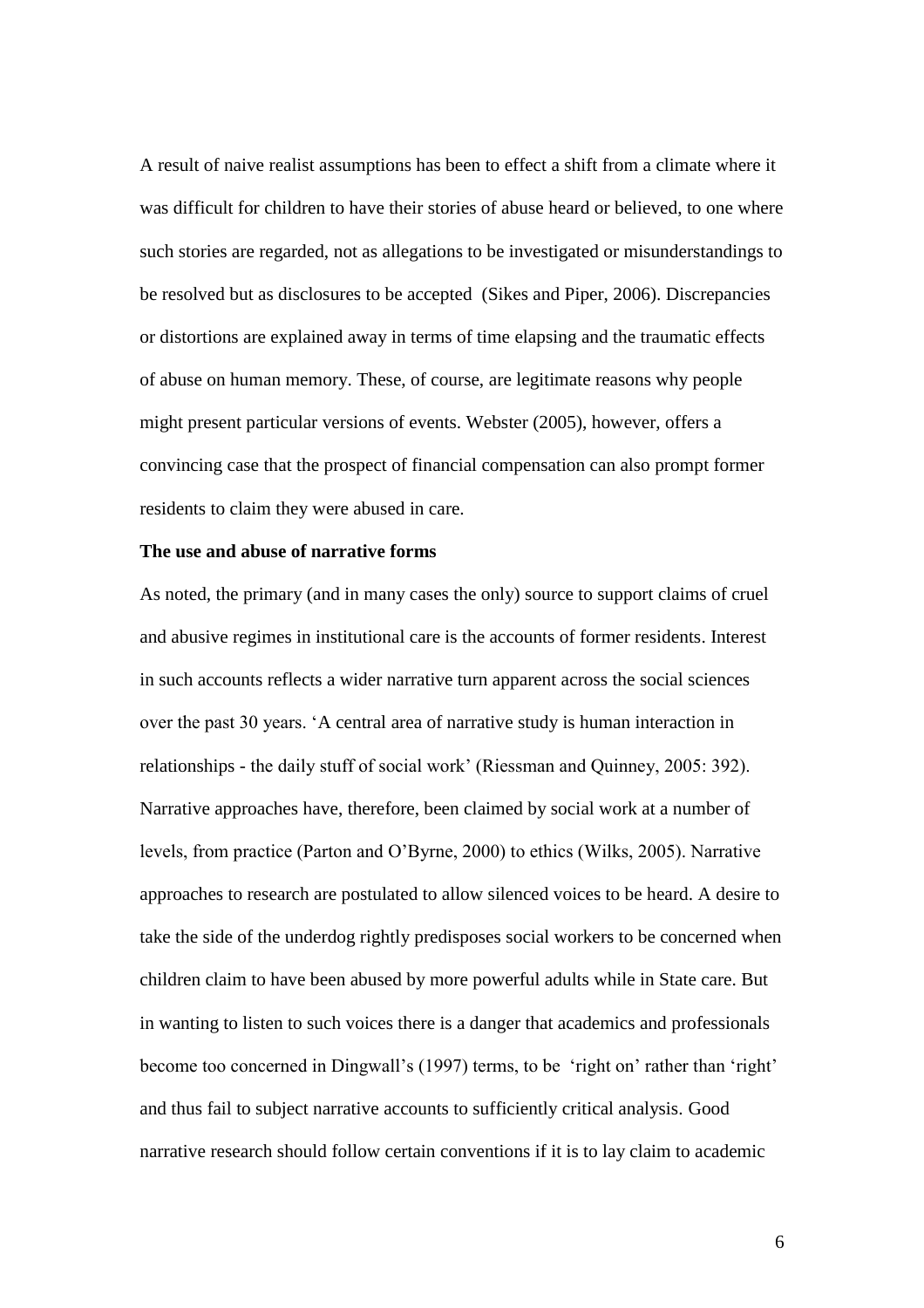rigour. Riessman and Quinney (2005), in their review of narrative research in social work, found several claims to draw on the approach but few examples of what they considered to be 'good enough' work in this respect.

The application of narrative principles to discussion of historical abuse is not 'good enough'; it is misused for purposes of advocacy, a situation that amounts to illegitimate extrapolation (Atkinson, 1997). A more rigorous interrogation of the subject does not dismiss accounts of abuse but it does destabilise them. It asks questions of how such accounts are constructed and whose interests are really served by their construction.

I begin by considering the nature and purpose of documentary sources, focusing on the Scottish Government's *Systemic Review of Historical Abuse* (SR) (Shaw, 2007). I then explore how victim narratives are privileged in this debate to construct a particular version of reality. The analysis is based on a close reading of the text undertaken within PhD study.

#### **The Systemic Review**

In Ireland a Residential Institutions Redress Board was established in 2002 to make financial awards to those who had been abused in institutions run or inspected by the state. This prompted demands, presented in petitions to the Scottish Parliament, for a similar body in Scotland. These demands were, initially, resisted by the Scottish Executive. Then in 2004, Kerelaw, the largest secure and open residential school in Scotland, became engulfed in allegations of historical abuse, prompting Jack McConnell, Scotland's then First Minister, to make an apology to all victims of institutional abuse.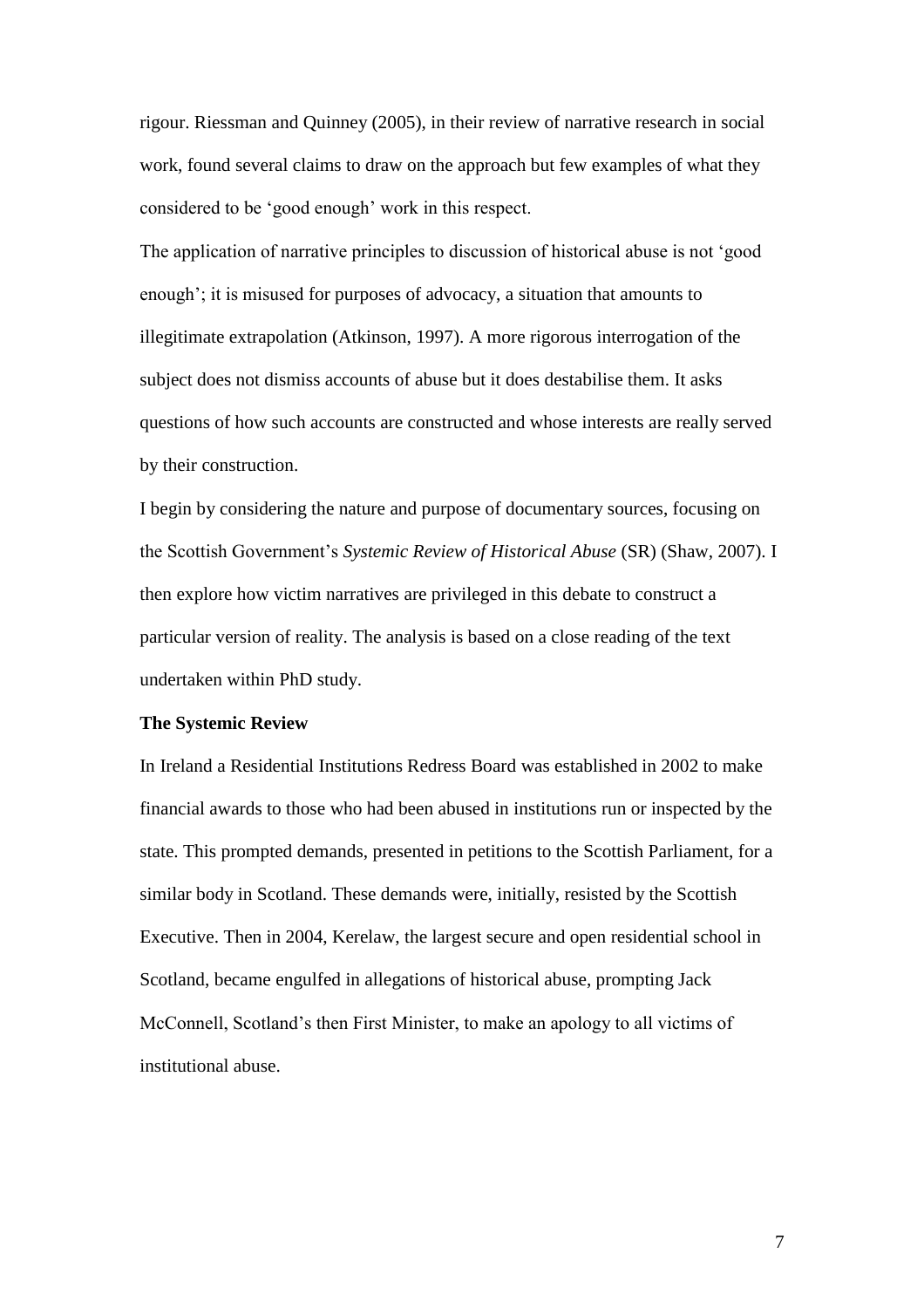The evidence to justify this apology was scant. One of the two petitions to the Scottish Parliament contained one signatory, the other four (Scottish Parliament 2002, 2005). In a similar vein, the children's advocacy group Who Cares? (Scotland) had to close down a helpline established to advise victims of historical abuse after it received only one call in a three-month period (Scottish Executive 2005). Inflated figures for the scale of abuse only emerge when litigation lawyers become involved. In addition to his apology McConnell commissioned the SR, covering the period 1950 to 1995.

#### **Texts and intertextuality**

Accounts of institutional abuse have become reified in the various Inquiries into scandals. These act as what Prior calls 'generative documents', setting out 'the boundaries in terms of which experts think and talk and write' (2004: 84).

While postulated as mere repositories of information, the role of public inquiries is not neutral. It is according to Butler and Drakeford,

*often and disingenuously described…. as one of "establishing the facts." In that single phrase the central assumption of Inquiries is made clear: that there is an objective reality that can be discovered and represented in language where meanings will be shared and unambiguous.* (2005: 234).

Qualitative inquiry would be sceptical of discovering an objective reality where meanings are unambiguous. Instead, language and meaning are regarded as socially constructed; 'speaking/ listening and reading/writing are more than merely passing information between people but are crucial aspects of constructing our personal and social worlds' (Hall and White, 2005)**.** Texts do not simply hold a mirror to the events they describe; we 'cannot treat records - however 'official' - as firm evidence of what they report (Atkinson and Coffey, 2004: 58). Rather, 'all forms of 'expert' documentation (are produced) in a politically structured space' (Prior, 2004: 84).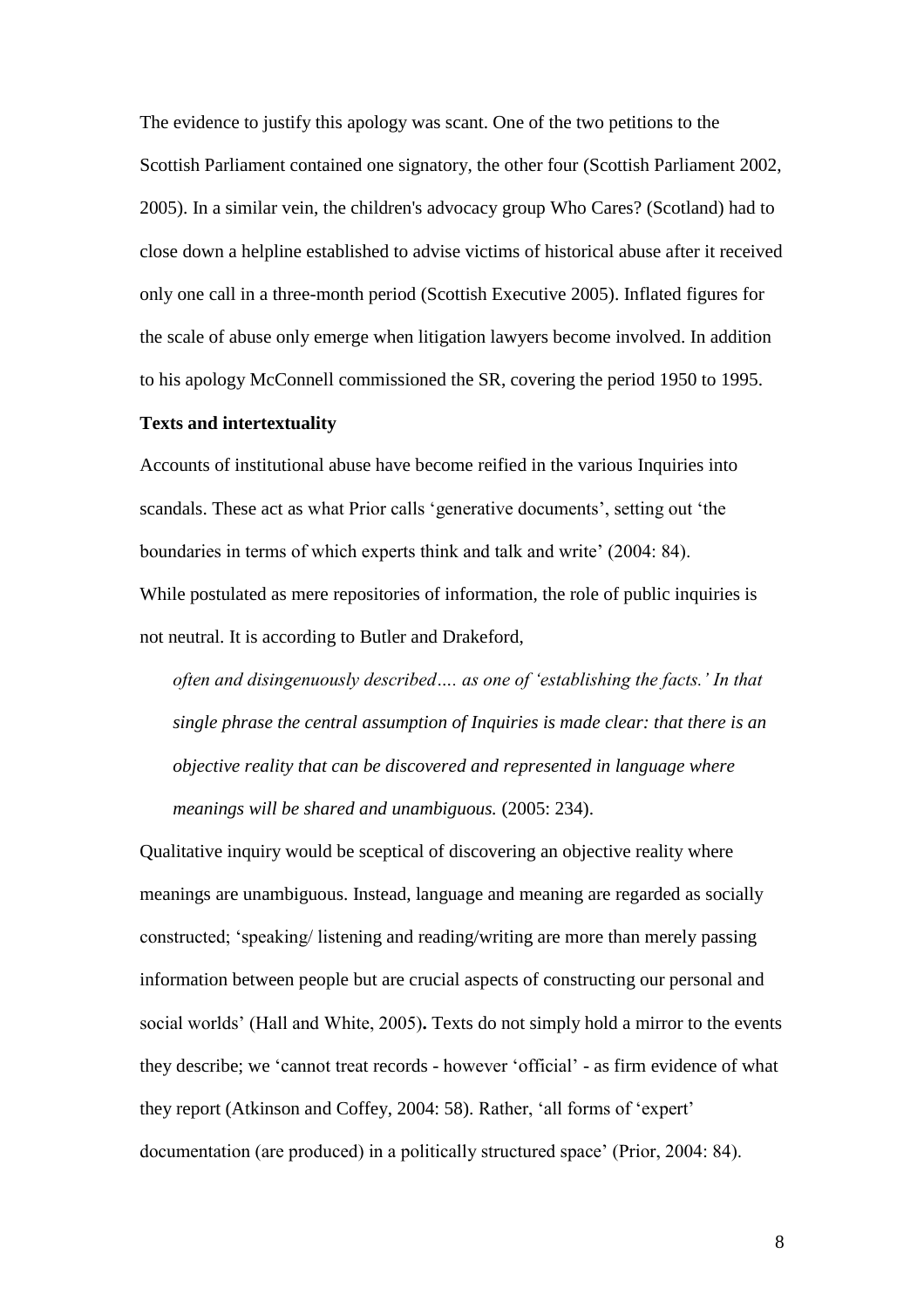Despite these caveats inquiry reports, through a process of intertextuality, become self-reinforcing 'A dense network of cross-referencing, and shared textual formats, creates a powerful version of social reality (Prior, 2004: 74), in this case a version of reality that speaks of endemic, systemic abuse. The resultant web of belief is maintained against reality disjunctions that might threaten it through ignoring or explaining away contrary evidence (Potter, 1986). For instance, recent articles on historical abuse (Ferguson, 2007, Green, 2006, Stein, 2006) fail to acknowledge an authoritative counter-narrative (Webster, 2005), which casts considerable doubt on the findings of the Waterhouse Inquiry and by extension the process through which allegations of abuse are considered more generally.

Given the social and political construction of texts it makes sense to explore how they are produced and consumed within and by organizations (Taylor, 2008). I now move on to consider how the SR has been produced and consumed. Prior (2004) identifies three features of documents that might be utilised for social research: 'how documentation is produced in socially organized contexts; how it is used in everyday organizational action; and how it enters into the manufacture of self and identity' (2004: 77). I now consider the SR against these three features.

#### 1. Background and production

The remit of the SR provides an insight into how the account eventually produced was skewed before the process even began. The first term of reference begins, 'Against the background of the abuse suffered by children...in residential schools and children's homes...' (p.10). The existence of abuse is taken for granted. It was just there. No attempt is made to locate, quantify or qualify its extent or nature. In fact any hope of gauging the scale of abuse from the SR would not take one far. With a brief to examine a 45-year period the team interviewed or received submissions from only 35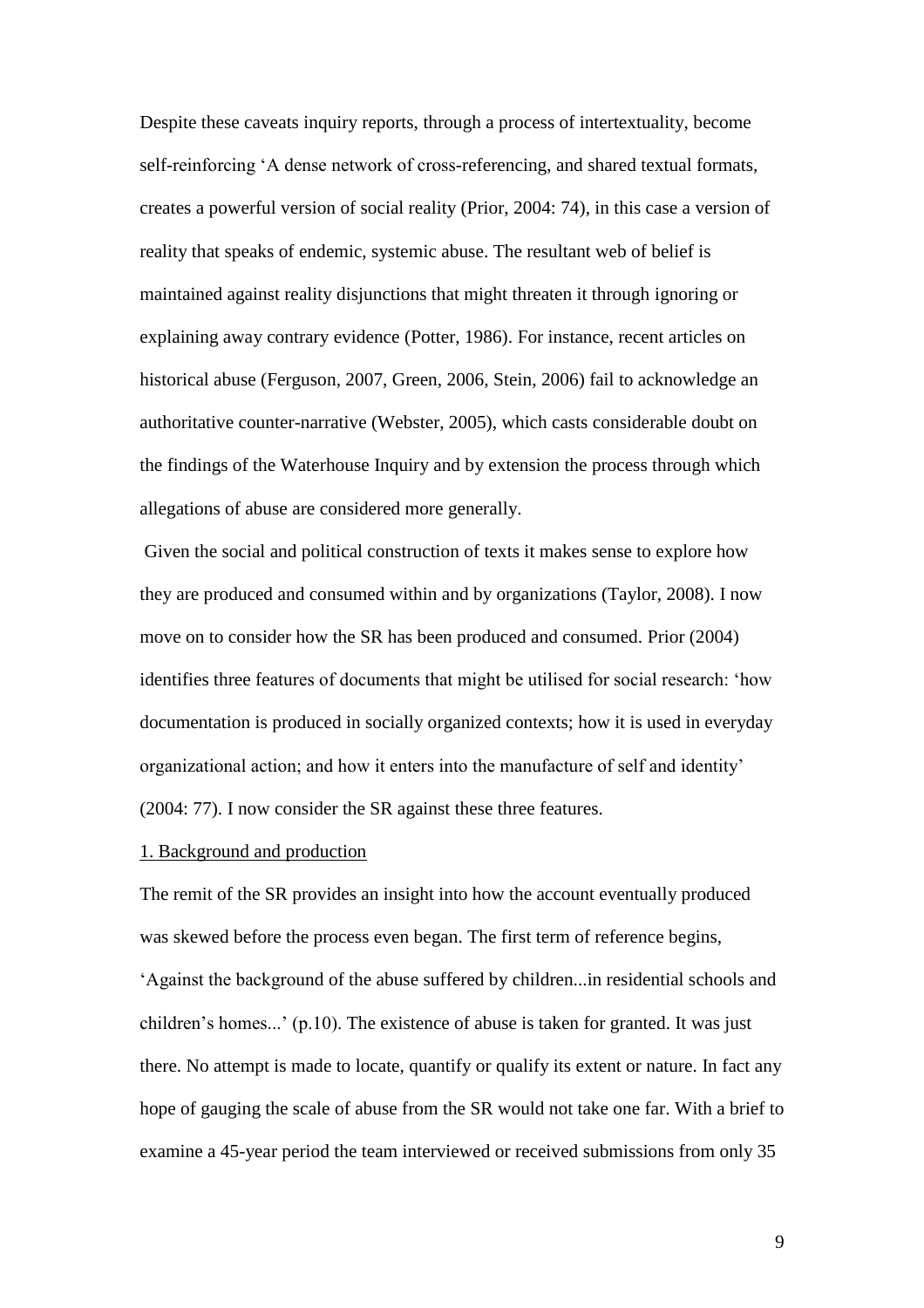former residents. The results can be no more than a series of individual accounts. It certainly does not offer a more generalisable picture of life in residential care. Yet, inevitably, it was deemed to have done so. The Herald, a major Scottish broadsheet proclaimed 'mass historic child abuse' (23 Nov. 2007). The final term of the remit advises the independent expert that he 'is not expected to consider material or submissions from individuals....except... to obtain information from organizations representing the interests of the survivors of abuse' (p.11) a clear case of privileging narratives of suffering (Atkinson, 1997).

# **Authorship**

Who the author is tells something about a document (Atkinson and Coffey, 2004). In December 2004 Peter Peacock, Scotland's then Minister for Children and Young People, announced, 'I intend to appoint someone with experience to analyse independently the regulatory requirements...' (p.9). The person appointed became known as 'The Independent Expert'. Taylor suggests that 'It is permissible for the 'narrator' to make a brief appearance at the beginning of a report, ... to clarify their authority … , by citing their qualifications and experience' (2008: 31). The appointed 'expert' in this case accordingly asserts his authorial stamp

*The Scottish Parliament appointed me, Tom Shaw as Independent Expert to lead the review. I am the former Chief Inspector of Education and Training in Northern Ireland. I was assisted by researcher Nancy Bell and legal researcher, Roddy Hart* (p.3).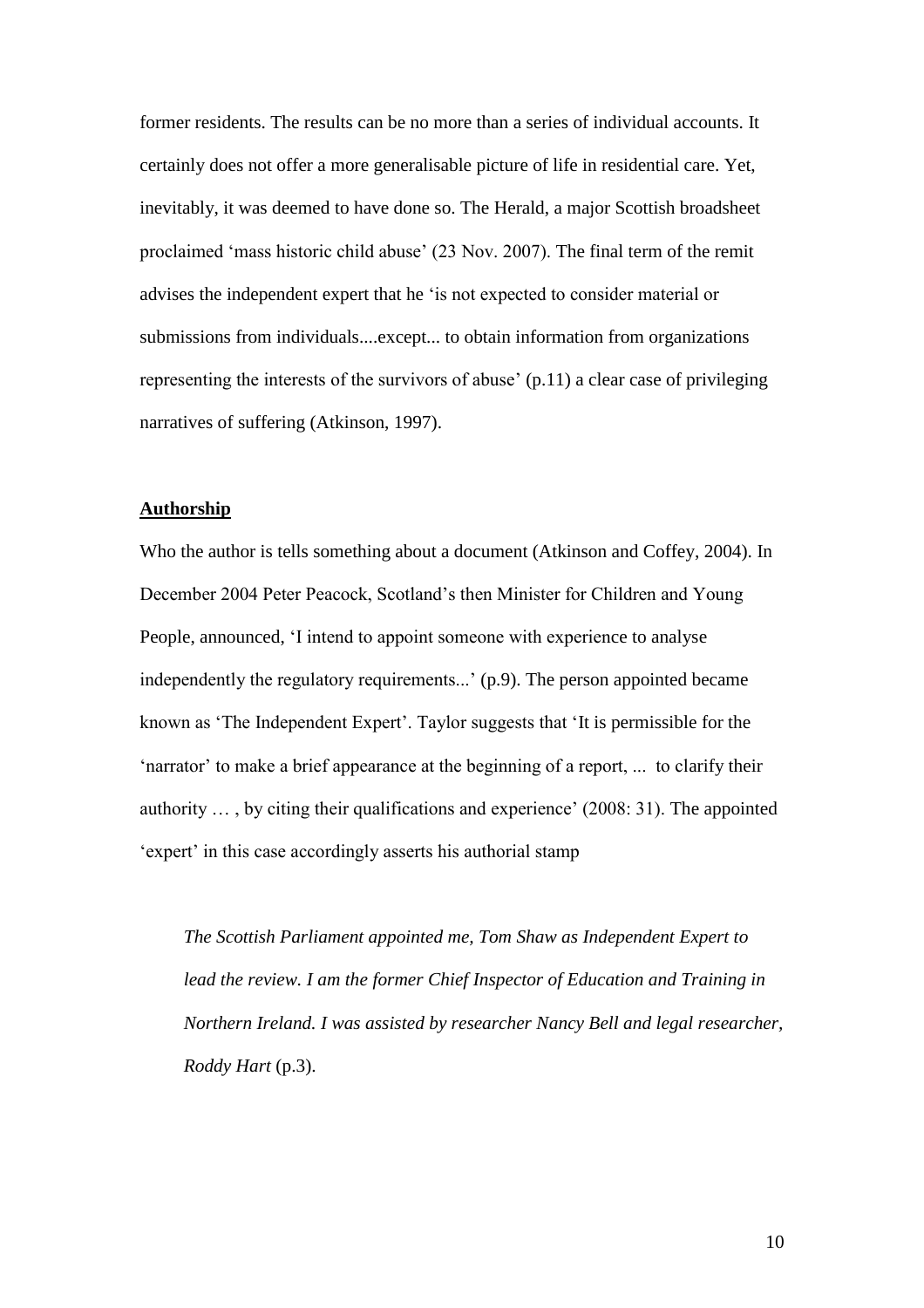The Independent Expert's experience is not claimed to be in residential child care, nor is that of his researchers. This lack of grounded expertise is compounded in the appointment of an advisory group that again fails to include anyone with a residential care background, implicitly positioning residential practitioners as non-experts (Prior, 2004).

# **2. The Document in Action: Readership and Use**

Documents have a rhetorical purpose (Atkinson 1997). This is immediately apparent in the Foreword to the SR. 'Abuse of children - however it is defined, whenever it occurs, whoever is responsible - must not be tolerated. It is self-indulgence in its ugliest form' (p.1). While this sentiment might be difficult to disagree with it does raise questions as what *is* the definition of abuse, and might that definition have different understandings in time and place? Hacking suggests that this is indeed the case and that practices considered commonplace in previous decades 'have been reclassified, retrospectively viewed as abusive although they were 'not directly and consciously experienced as such at the time' (1992: 229). Without adequately acknowledging these issues the document itself is not above charges of selfindulgence.

Documents are also recipient designed. They have what Ricoeur calls, 'a public'. ―Through its recitation a story is incorporated into a community which it gathers together' But that public is not just anyone at all.... it is.... those whom Nietzsche called 'my own' (1980: 176). While there was no doubt a genuine wish on the part of politicians to seek to right perceived historical injustice, it is hard to avoid the conclusion that the SR also has a particular 'public' in mind, specifically the 'victim groups' whose lobbying had led to its commissioning. Documents are also performative (Prior, 2004); they have a political 'public' and a political purpose.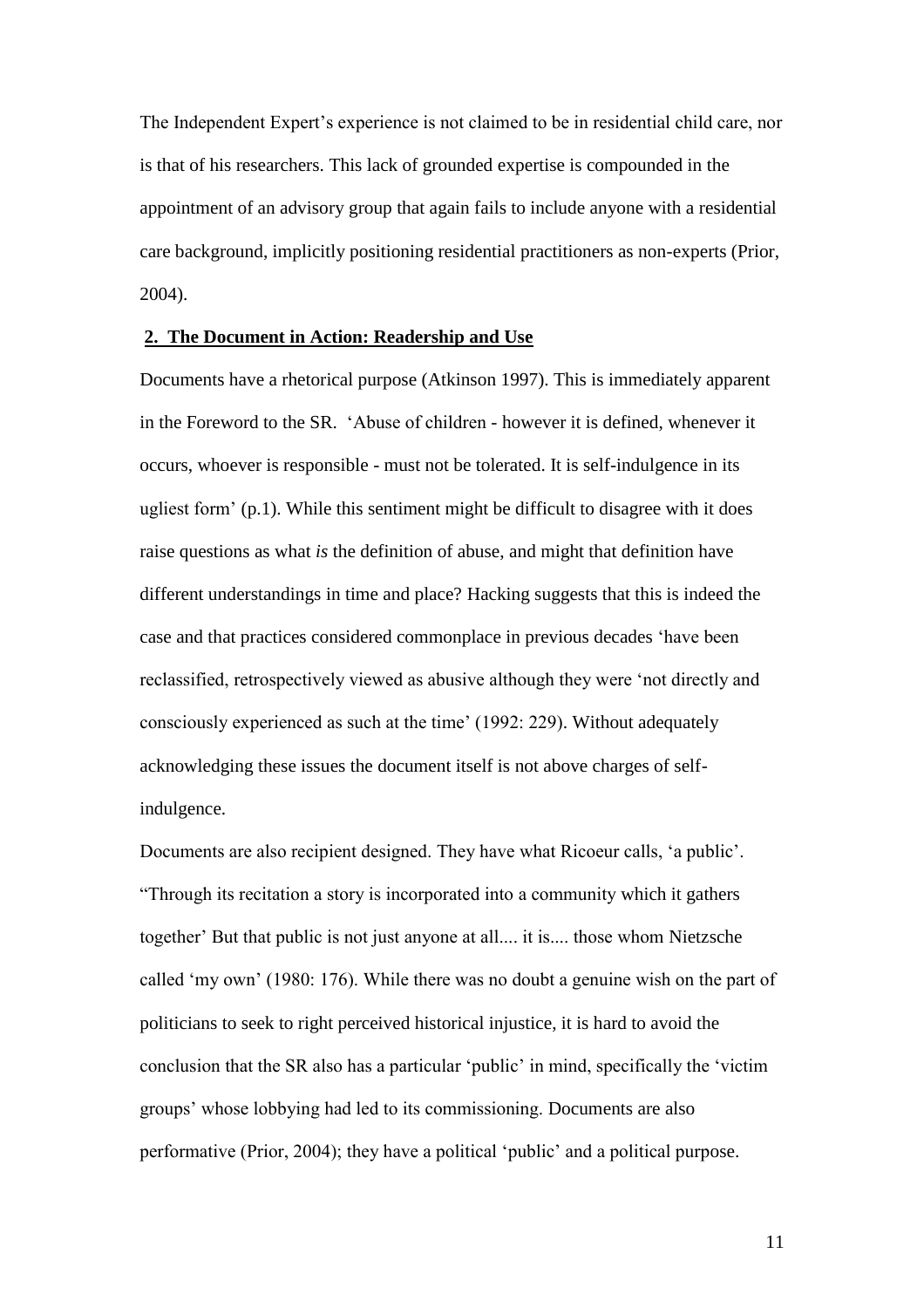Arguably, this document was commissioned to prepare the way for recommendations seen to be politically desirable by the previous Scottish Government. Victim views on, for instance, the time bar on pursuing claims for compensation are co-opted and marshalled 'as an ally or resource to be mobilized for further action' (Prior, 2004: 91). This further action might be the justification of populist moves to 'rebalance' the criminal justice system in favour of the 'victim'.

#### **3. Narratives and Identity**

Personal identity is increasingly linked with a person's capacity to maintain a particular narrative (Giddens, 1991). This contemporary focus on identity is picked up in the SR. 'We all have a need and a right to know about our past, our childhood, our family circumstances, our home - wherever or whatever that was for each of us. Our sense of identity is based on this knowledge' (p.1). Despite the remit of the SR being to 'focus on systems not on individuals' (p.9) it nevertheless devotes an entire chapter (Chpt. 6) to the narratives of former residents of care homes. While not professing to be narrative research as such, the use of individual's stories is justified in terms of claiming 'to show how the law worked in the experiences of some former resident's accounts and specifically of what they would like to see done' (p.133). Narratives are, thus, co-opted to lend authority and weight to the conclusions of the Review. Experiences recounted in the SR speak of a poor sense of identity. Affording the opportunity to tell their stories is postulated to lend meaning and coherence to former residents' lives. Yet the narratives drawn upon are flawed in a number of respects. Firstly, they are partial, skewed to create a particular impression. Secondly they fail to take into account basic conventions of narrative inquiry and thirdly, and perhaps most tellingly, they privilege a victim narrative, a stance that has implications for the credibility and methodological rigour of the document.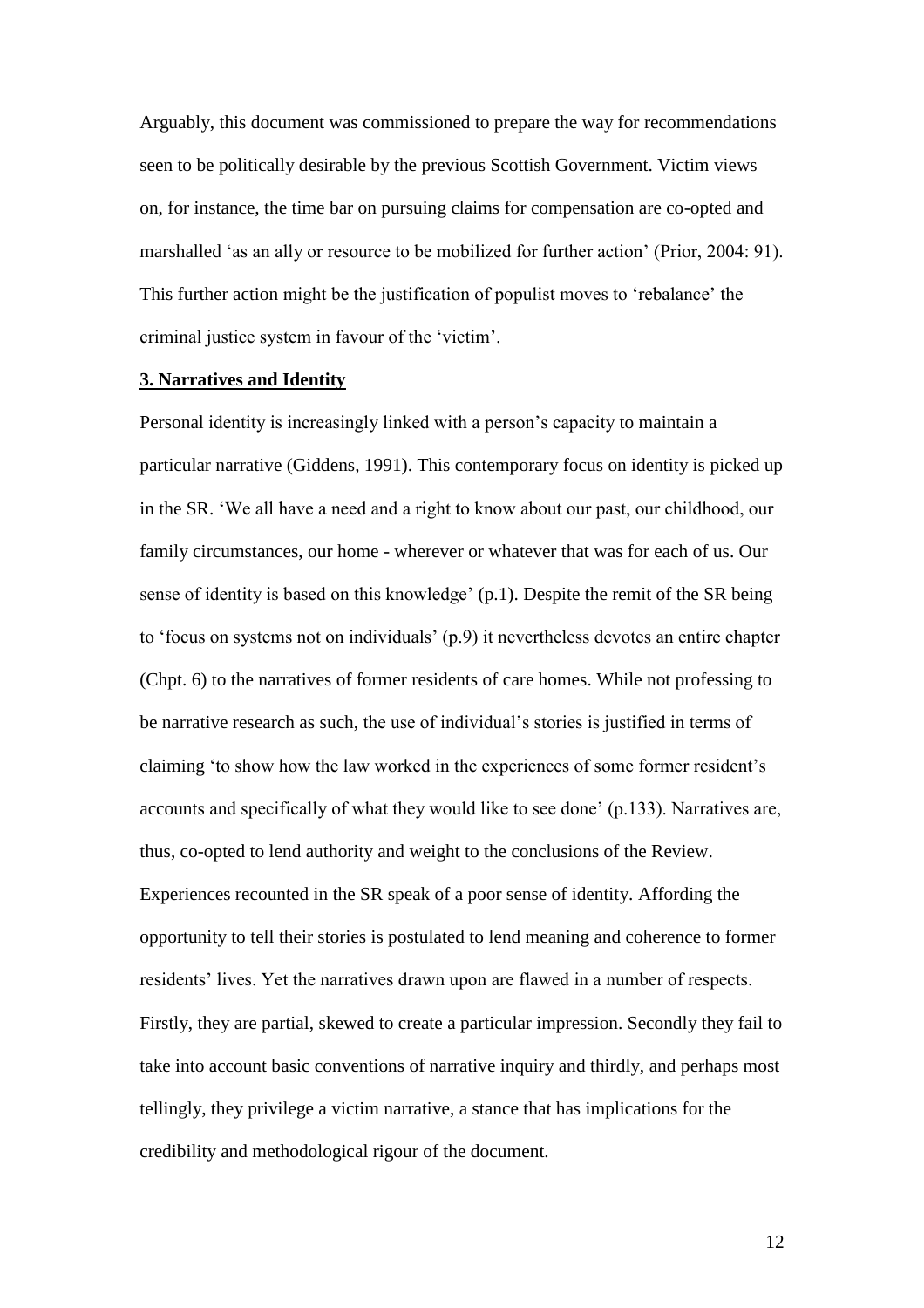I will address the first two concerns before applying Atkinson's (1997) critique of narratives of suffering to the SR.

#### **Skewed accounts**

An interesting facet of the way in which the views of former residents are represented is contained in the statement that experiences were described as 'ranging from the very good to the horrific' Some 'recall positive experiences' (p.133). Later it is reported that former residents identified individuals who were kind to them (p.142). Yet the stories printed are unremittingly bleak - no instances of kindness or positive experiences feature.

# **Misrepresenting the narrative approach**

For narrative work to be considered 'good enough' it should, according to Riessman and Quinney be empirical, 'that is based on systematic observation (2005: 397). Analysis should attend to sequence and consequence and to contexts of production, which the authors identify to be research relationships and macro-institutional contexts. They then ask whether 'epistemological and methodological issues were treated seriously, that is, viewed critically, seen as decisions to be made rather than 'given' - unacknowledged?' (2005: 397). The SR falls at every hurdle when considered against these criteria.

Specifically, the SR accepts and reports narrated accounts as factual. Yet they can only be a particular representation (Riessman, 1993), 'a selection and ordering of the 'facts' and the creation of a particular version whilst suppressing or concealing other possible versions' (Taylor, 2006). Telling a story 'can serve many purposes - to remember, argue, justify, persuade, engage, entertain and even mislead an audience (Riessman and Quinney, 2005). And while of course many of the stories of abuse are told for no reason other than that they are true, there are also other reasons why they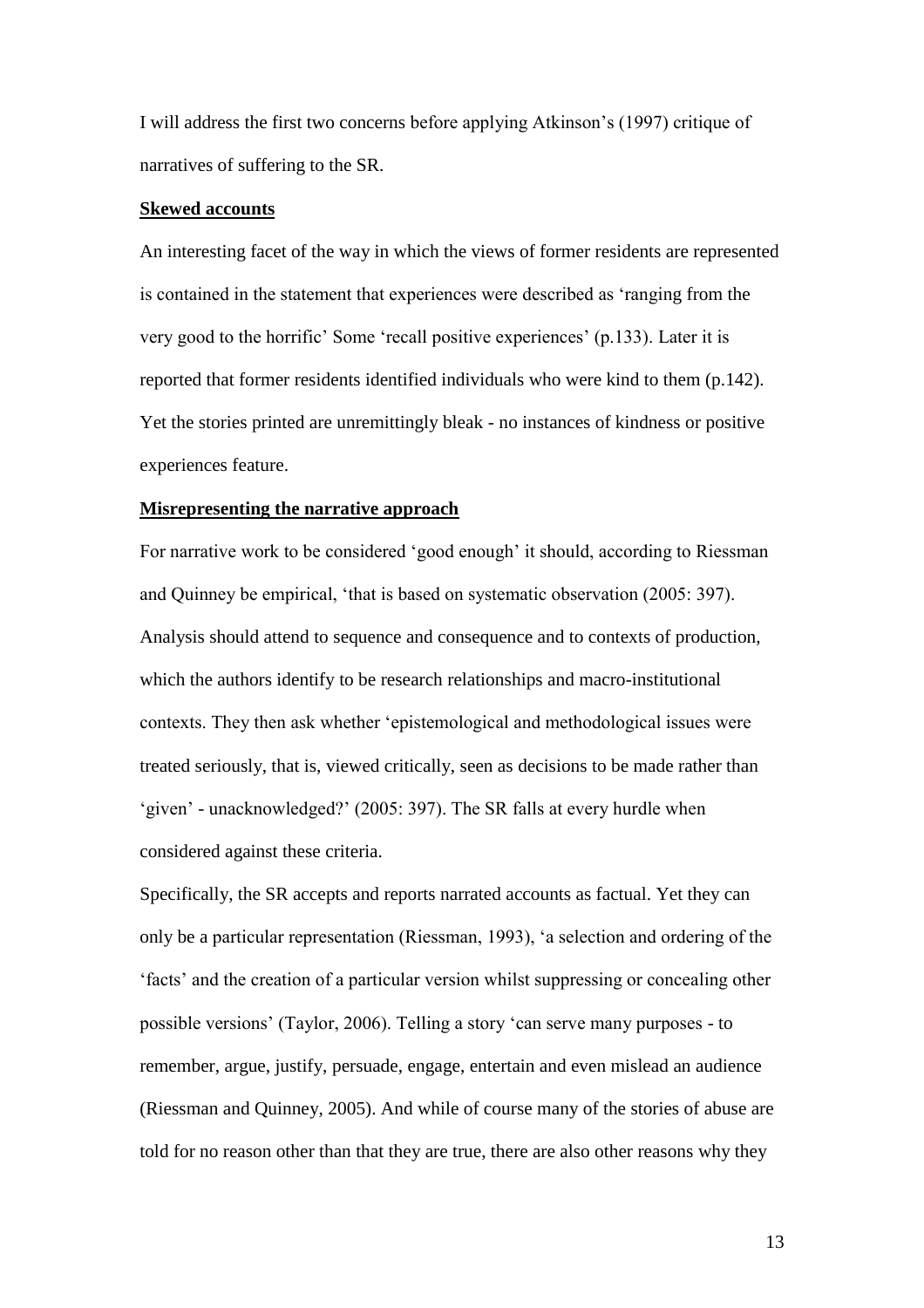might emerge. Sikes and Piper claim that there are many reasons why children might make allegations against teachers. 'Genuine misunderstandings occur (not only on the part of young people) and displaced cries for help will sometimes be made. On occasion though, pupils can exact revenge, gain a sense of power and importance, or simply create some excitement' (2006). All of these reasons apply to those making allegations of historical abuse and may be compounded by historical distance or by the lure of financial compensation. None of this multiplicity of purposes behind stories is acknowledged in the SR.

Narratives do not emerge independently; they are co-produced between the narrator and the recipient of any story. Context and the intersubjectivity between the teller and recipient will inevitably colour the eventual account. There is no sense in the SR of how former residents came to the attention of the team, no discussion of how the process of garnering information through individual interview, telephone interview or written submission might differentially influence the accounts received and no indication that accounts were subject to any attempt at verification or interpretation.

Yet Riessman and Quinney caution that the use of narrative, in which 'a story seems to speak for itself, not requiring interpretation - (is) an indefensible position for serious scholarship (2005: 393).

At a wider level, in cases of historical abuse the recipients of accounts are unlikely to be simple, honest brokers. They may represent particular interests such as counsellors, lawyers, victims groups or police officers, each with their own agendas. The context of stories told and received assumes a particular significance when accounts are then taken into a legal domain.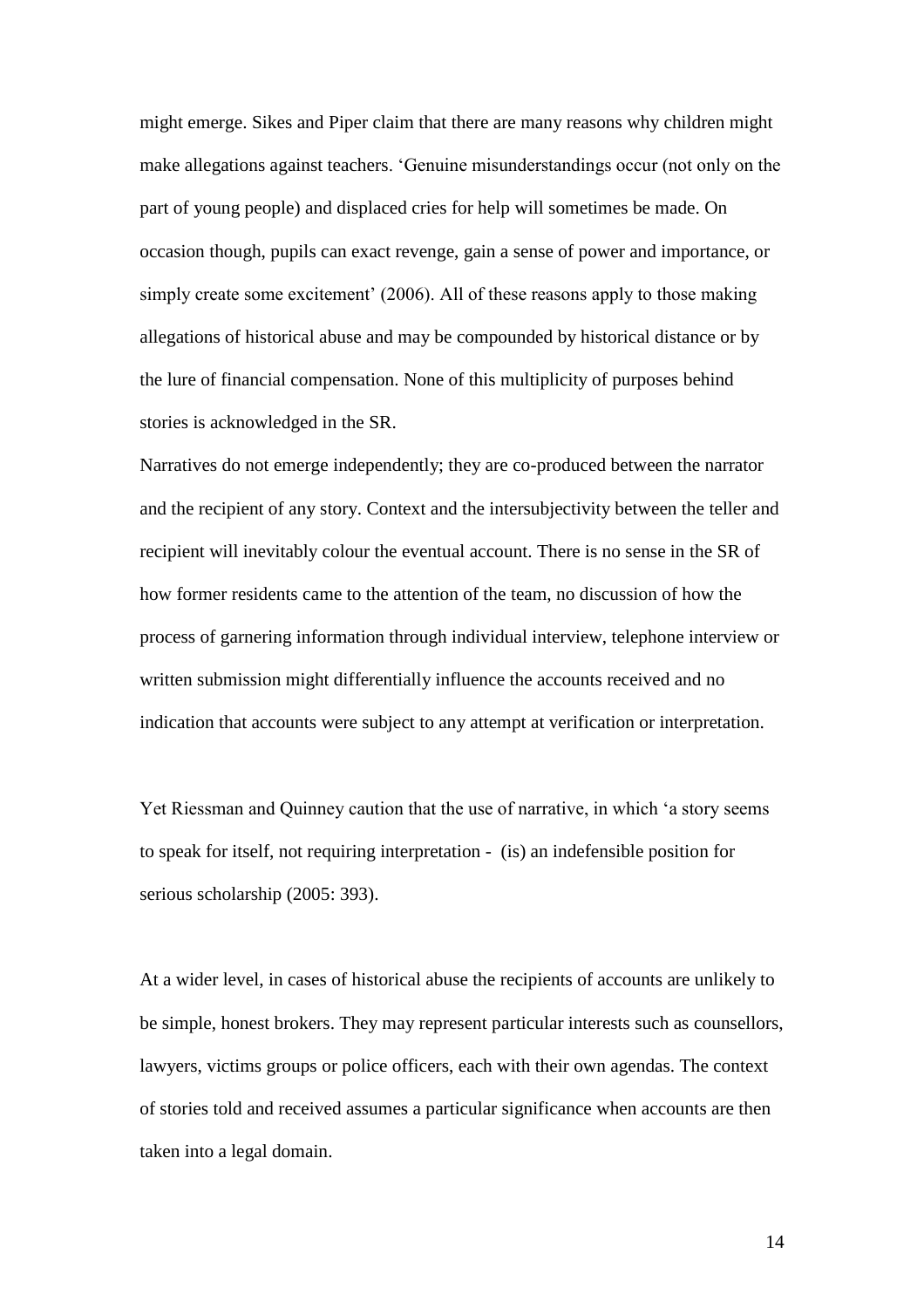Beckett claims that,

*…the methods involved in obtaining evidence for convictions in the UK have, at times, been seriously questionable. They have typically included inviting adult former care residents, many years after the event, to make allegations and there are instances of demonstrably false allegations being made as well as allegations that seem pretty clearly to have been motivated by the possibility of financial compensation.*

(Beckett, 2003: 217)

So while it is proper to listen to those who recount abuse, their accounts should not be our sole source of knowledge. They are but one of many possible versions (Taylor and White, 2000) and should not, without rigorous supporting evidence, be privileged over the versions of other former residents, of staff who worked in these institutions or of those expressed in contemporary documentary accounts. Yet in the present climate these other narratives are subsumed beneath the 'morally superior' account of the victim (Furedi, 2008).

# **Privileging victim narratives**

Atkinson provides a coruscating critique of how narratives of suffering 'have been granted special status' (1997: 325) in the social science literature. He locates his argument in contemporary preoccupations concerning the revelation of personal experience through therapeutic discourse. This tendency is reinforced in approaches to social work research, which fail to ask

*… the question of why people are saying what they say. The commitment to participation and a particular mode of challenging oppression remain paramount, and trumps the focus on uncovering how truths come to be*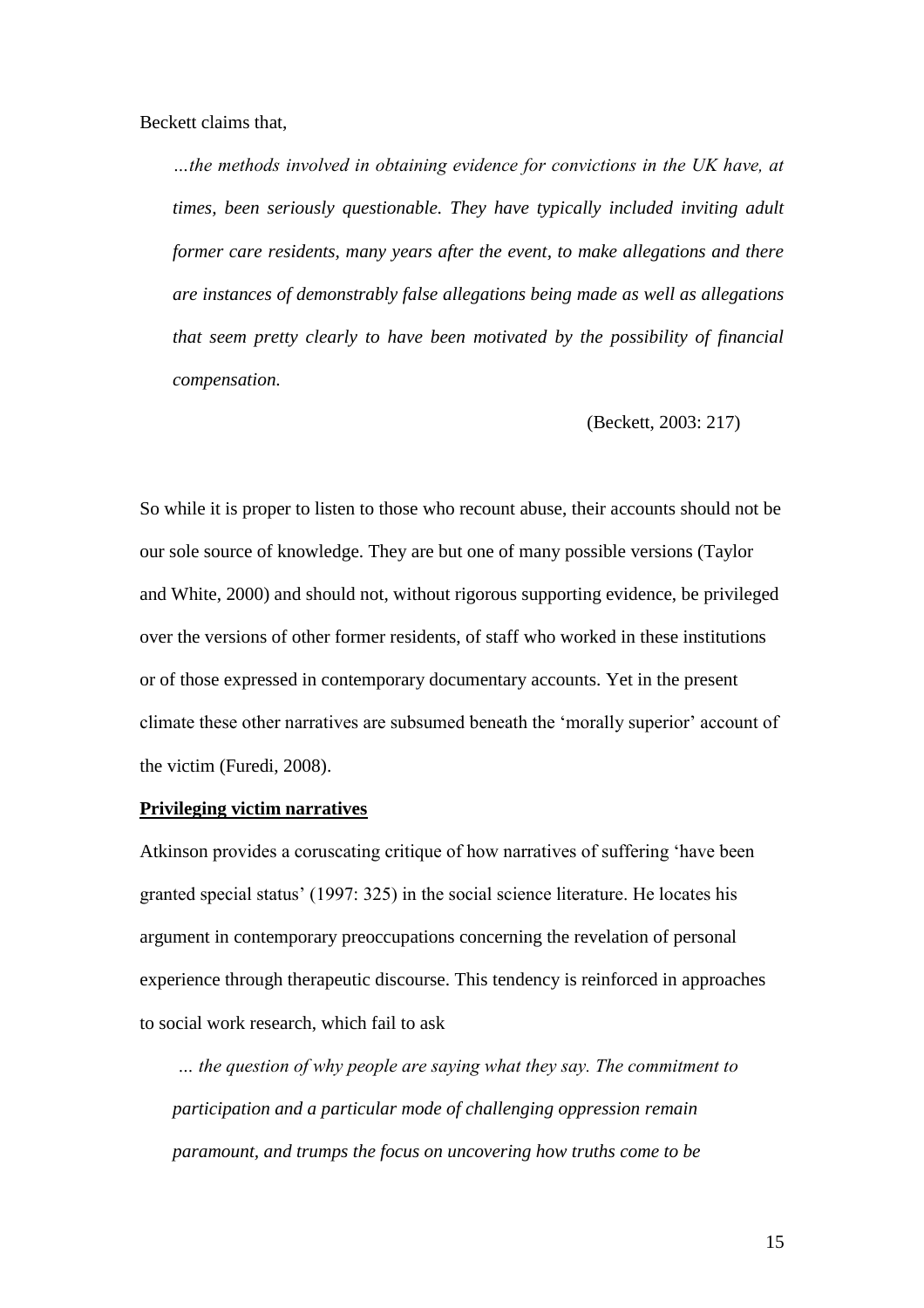*established. Implicitly we are back to standpoint theory where the voices of the oppressed have a privileged status (Trinder, 1996: 240).*

Atkinson claims that narratives of suffering 'seem to float in a social vacuum. The voices echo in an otherwise empty world. There is an extraordinary absence of social context, social action and social interaction' (1997: 339). The voices in the SR exist in such a vacuum. There is no mention of the complexity of the problems faced or exhibited by many of those placed in residential care, including the home circumstances that led children to be taken into care, instances of offending and violent behaviour, the need at times for physical restraint or the intimacy, messiness, ambiguity and complex psychodynamic processes involved in everyday acts of caring. Former residents are portrayed as vulnerable and powerless. Powerful adults simply abused powerless children. Atkinson goes on to argue that narratives of suffering act to expunge the social from social inquiry. Problems become 'stripped of social context and social consequences. They are understood in terms of an individualized view of the self.' This he argues 'represents an almost total failure to use narrative to achieve serious social analysis (1997: 339). Victim accounts in the SR are invariably fragments of lives, shorn of context, denied interpretation and manipulated for particular (political and ideological) ends. Such decontextualised acceptance of 'victim' stories also paves the way for fabrication or fantasy (Webster, 2008). Popular victim narratives (e.g. O'Beirne and Sheridan, 2006), now widely recognised as a fraud (Kelly, 2007, Furedi, 2008) highlight this possibility. The interests of former residents are not well-served by one-dimensional representations of their lives nor by having these considered alongside accounts that are evidently false.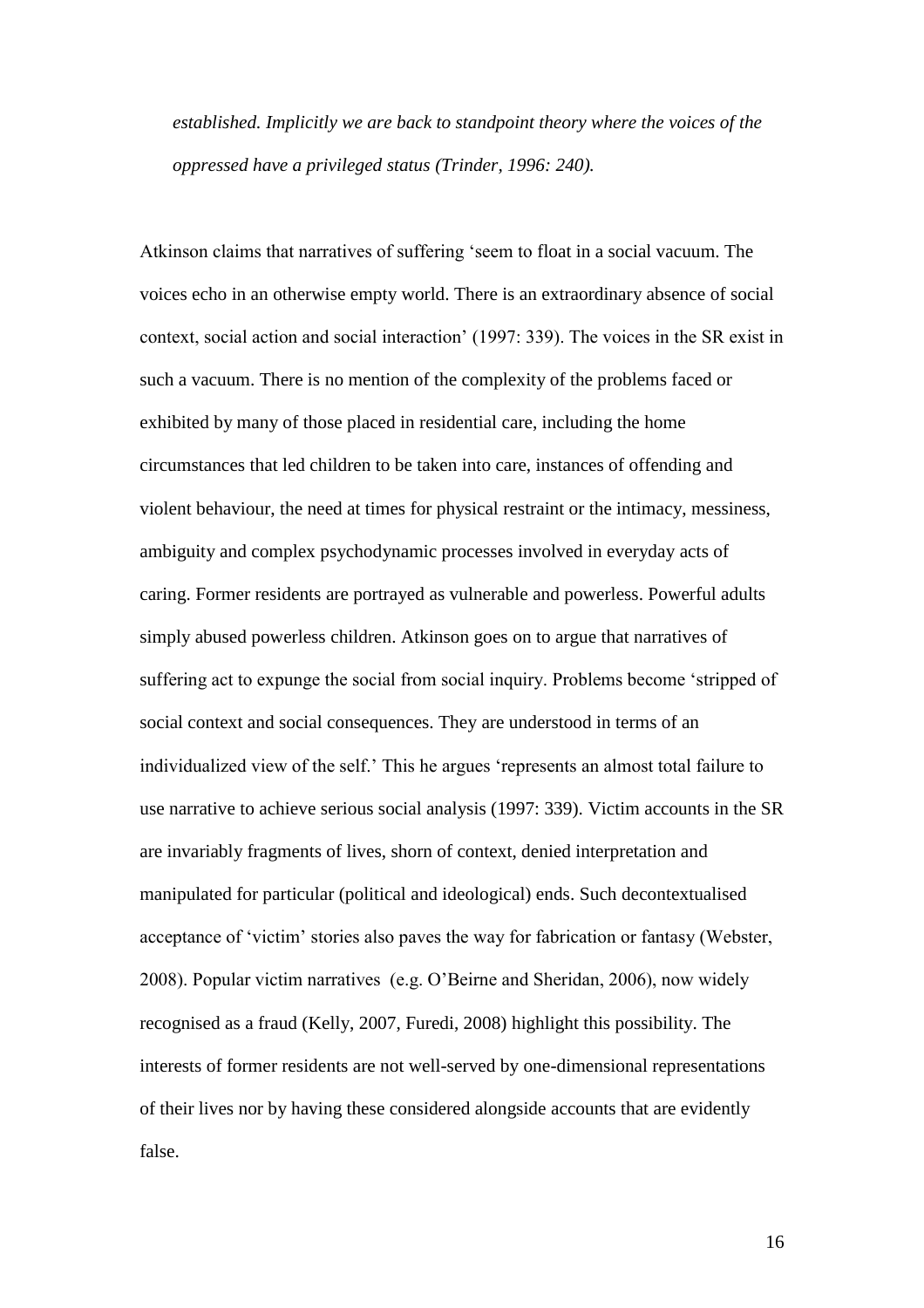### **Memory**

Understanding how historical events are recalled in particular ways requires some consideration of questions of memory. The SR appears to regard memory as a reflection of actual events. Within sociology, discursive psychology, cultural theory and oral history this presumption is not sustainable. 'Recording and reflection are not literal replications of past events. They are inevitably compressed and selective accounts' (Taylor, 2008: 39).

The malleability of memory is increasingly recognised. 'Many influences can cause memories to change or even be created anew, including our imaginations and the leading questions or different recollections of others*"* (Loftus, 2003: 231). The British Psychological Society (2008) cautions against accepting accounts based on memory alone. The only corroboration in most accounts of historical abuse is the similar accounts of others. Yet this too is problematic; memory is not a simple representation of individual experience but is socially determined within particular cultural contexts and through engagement with others Halbwachs (1980). Plummer describes it as a 'socially shared experience' (2001).

This raises the possibility that the context within which allegations of historical abuse has emerged might, in some cases, create the conditions for the social construction of memories of abuse. Hacking (1992) suggests that the symptoms of child abuse may be iatrogenic, induced by the helping professionals involved in such cases. The role of some counsellors, litigation lawyers and the police allied with the level of media coverage of abuse in care may create its own victims replete with their own symptoms. These contextual factors might implant or exaggerate memories in those who claim to be victims. Collective memories might also be co-constructed within the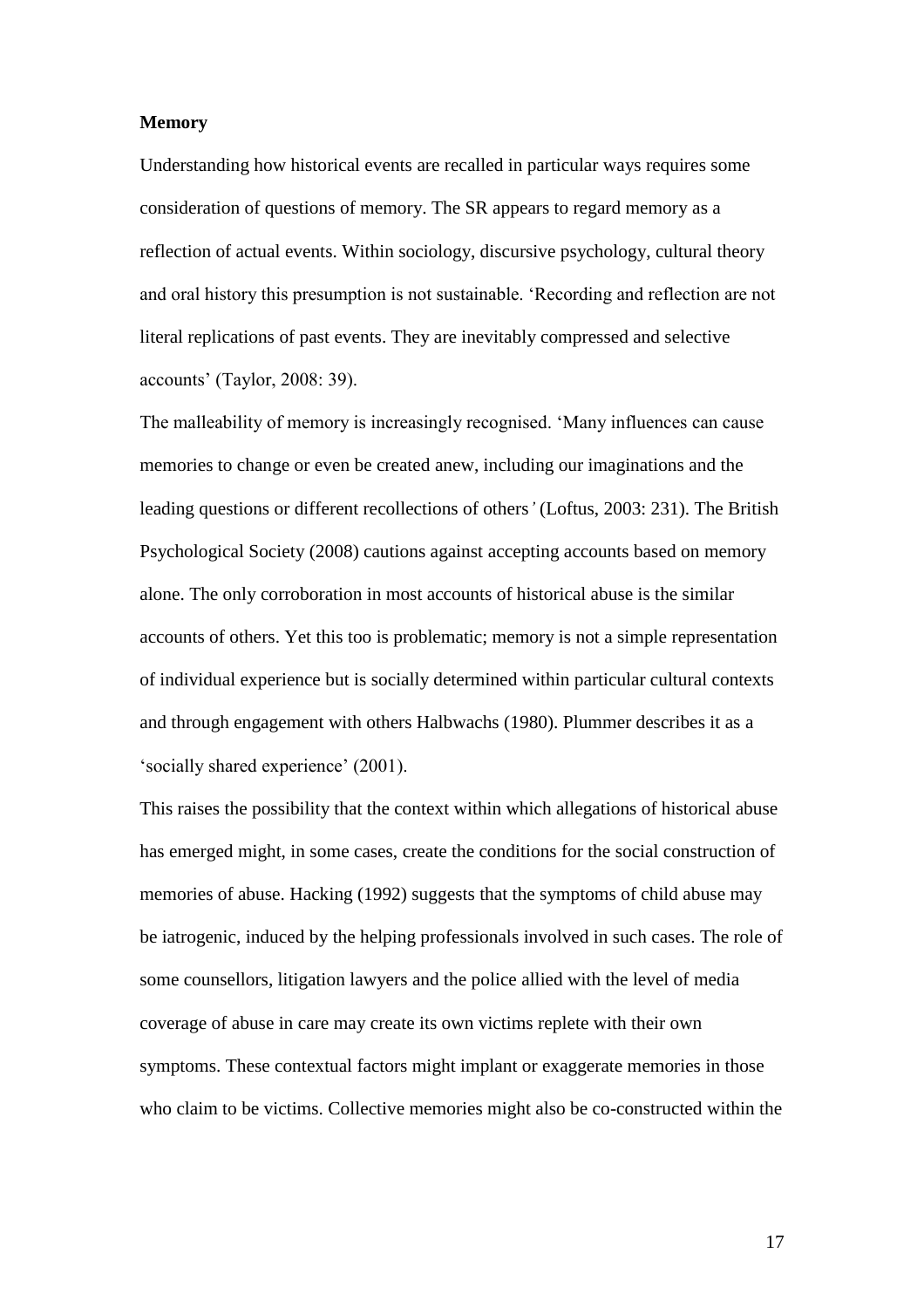victim groups that have emerged to support survivors of historical abuse. Accounts of abuse may often be more constructed than uncovered.

While memory, of course, is important in how individuals come to understand their lives, remembering is not, as can be postulated in the historical abuse discourse, a simple matter of allowing 'victims' the opportunity for catharsis or 'closure'.

# **Memory**

*may have its downside. Once composed the story can become 'freeze dried text' .... making a process and experience become a fixed event. It may serve, ironically to lose other ways of telling the story or the life. Memory will reify the life into something it is not. (Plummer, 2001)*

Potentially, the act of remembering and of recounting these memories, rather than allowing former residents of care to tell different stories and to move on in life, can 'stick' them in a 'victim' mode. Telling their stories does not necessarily bring catharsis - it may even re-traumatise victims of abuse (Colton et al, 2002). The conceit of professing to be on the side of the angels (or the victims) on this issue may in fact open the doors to the social and psychological reification of the very abuse it professes to address.

#### **Discussion**

Questioning dominant narratives of historical abuse is not to deny that children were abused in care. There was no doubt some abuse, much questionable practice but also many acts of kindness. More than anything care probably did little more or less than reflect prevailing societal attitudes to poor children (Ferguson, 2007). An examination of the epistemological basis of received knowledge does, however, destabilize what has become the received academic and professional 'knowledge' of historical abuse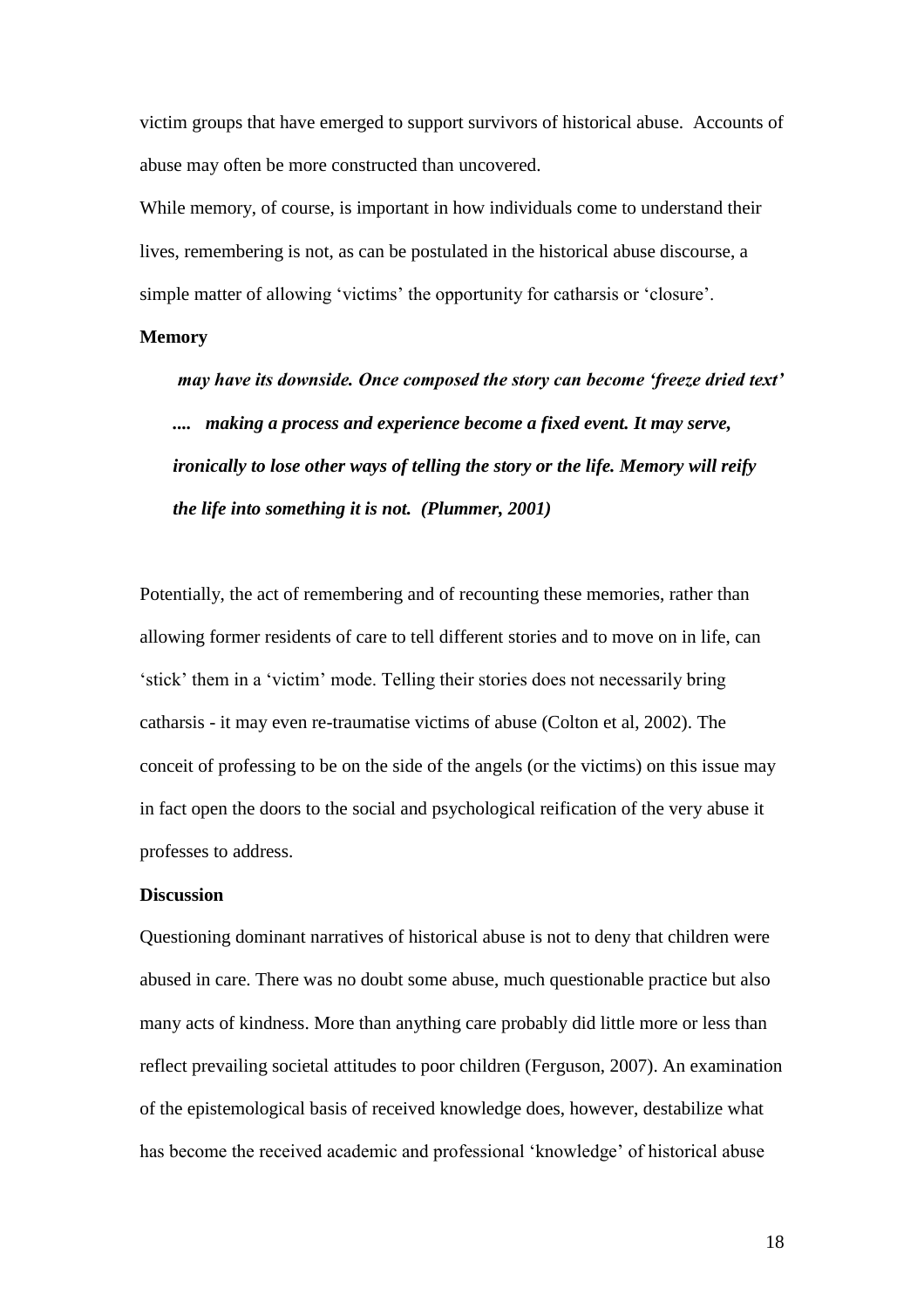based upon simple realist assumptions of the referentiality of narrated or reported accounts to actual events.

Epistemological questions around the truth claims that can legitimately be made regarding the nature and scale of historical abuse are not mere arcane academic points. They have obvious implications for the credibility of social work research. Perhaps of more consequence, they have implications for children in residential care (past and present) and for staff who worked there. Child care policy over the past 20 years has been predicated on assumptions of widespread institutional abuse. These have been used to legitimate a wholesale shift to fostering with resultant multiple placement breakdowns, which has manifestly not protected children from 'institutional' abuse. Assumptions of abuse have also skewed practice in residential child care to the extent that staff become afraid to care for children. Their fears are not unfounded. Fulcher and Ainsworth claim that the intrusion of legal discourse into the provision of care 'does not augur well for direct practice or for the careers of individual practitioners who may get caught up in a legal action' (2006: 291). Beckett notes that it is '… likely that a significant number of imprisoned former residential workers may have been wrongfully convicted' (2003: 217).

The superficiality of current assumptions around historical abuse also has implications for those claiming to have been abused. It fails to acknowledge the complex realities of lives affected by a range of social and emotional difficulties that are rarely reducible to poor experiences in care. The promise of some pyrrhic closure that can be held out by abuse counselors and the police is at best naive.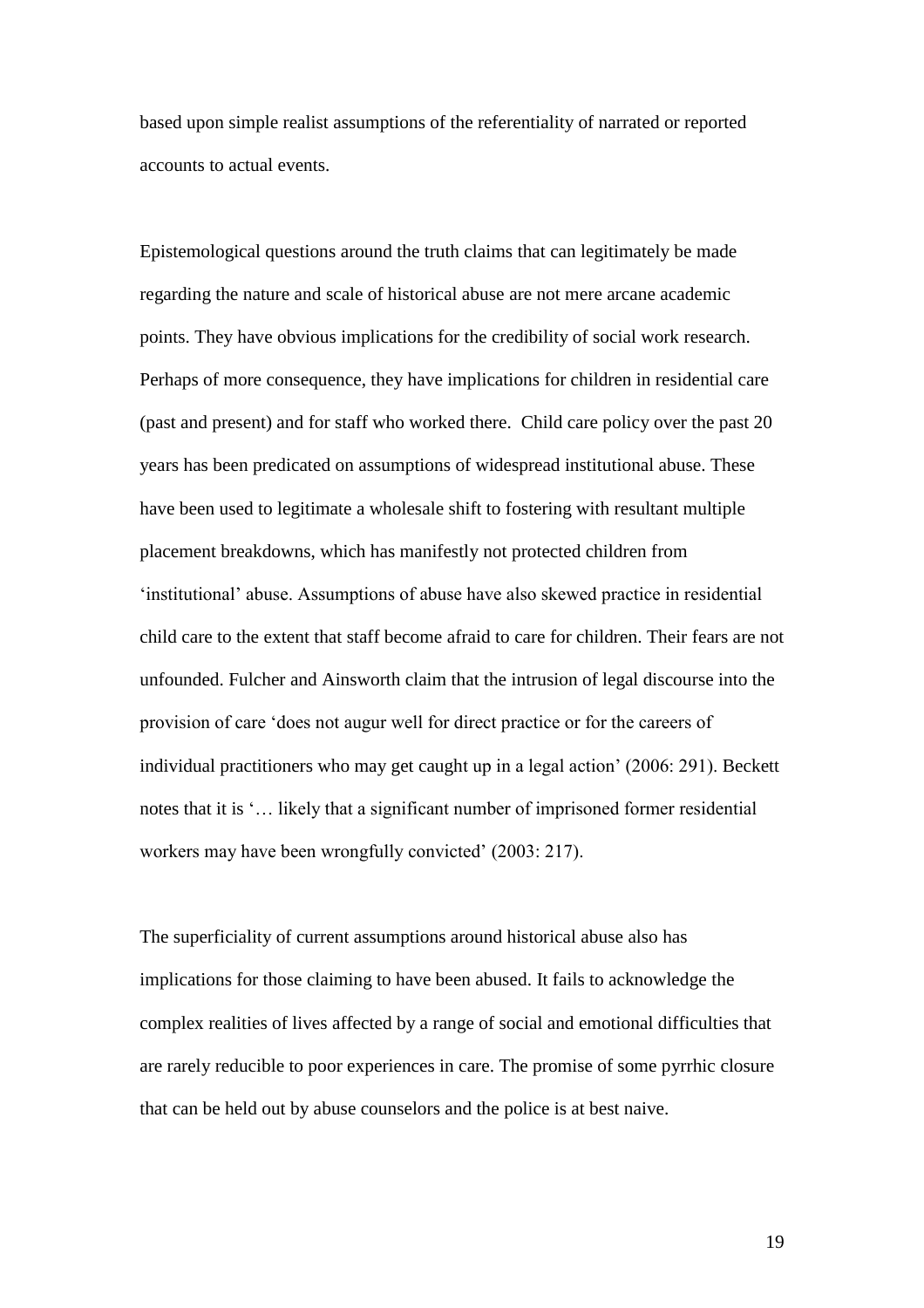According to Furedi (2008) the 'idea that those who hitherto lacked a voice have now discovered a new and brave willingness to 'confront the past' is a form of collective self-flattery'.

#### **The need for proper inquiry**

The subject of historical abuse is crying out for rigorous social scientific inquiry. Undertaking this in a climate of moral panic over child abuse is not easy, where questioning 'is almost seen in itself to be abusive, with identity (and ultimately sometimes career) consequences for those who ask the questions' (Sikes and Piper, 2006). The same authors go on, however, to assert the need for such critical research in the interests of social justice for those claiming abuse and those accused of abuse.

Any proper inquiry would do well to start by drawing on a range of sources and factual detail and applying some basic scepticism or at least curiosity to these. Ferguson claims that his sources in his accounts of historical abuse

*are primarily the archival reports, case files and other records of the National Society for the Prevention of Cruelty to Children (NSPCC). ... . I do not draw from the records of the residential child care institutions in question, but examine institutional child care and abuse from the perspective of child protection agencies* (2007: 124).

He goes on to allude to the RTE programme *States of Fear* to highlight the experiences of former residents of industrial schools. Some observations might be made about these sources. Firstly, child protection agencies are not necessarily the most rounded source of information on residential care.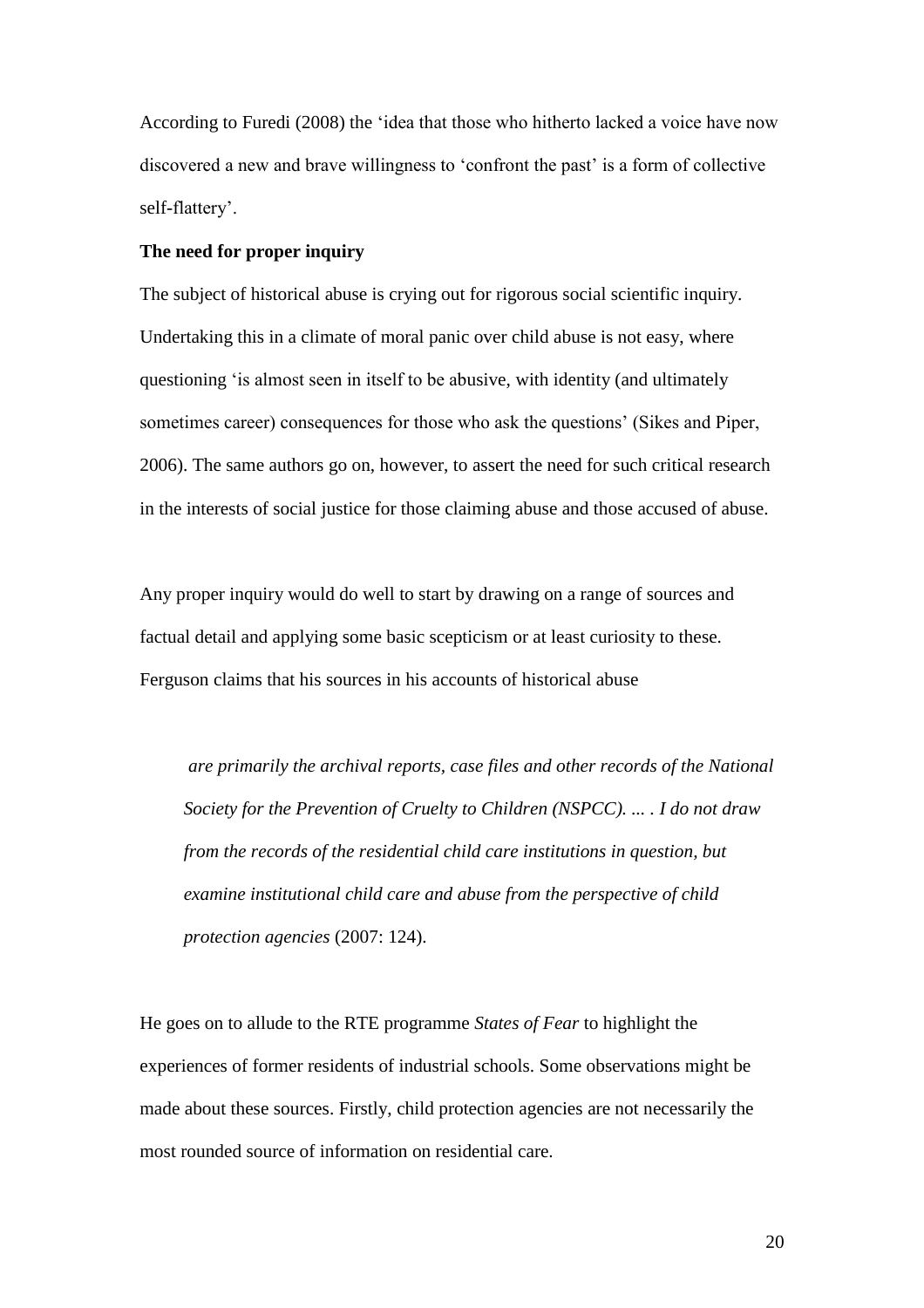Nor indeed are journalists; they have been instrumental in driving and distorting the child protection agenda over the past 30 years (Ayre, 2001). Moreover, an examination of the records of residential institutions would serve to refute some of the claims made in *States of Fear* (Kelly, 2007).

A more rounded approach to research in this area needs to draw upon the stories of a range of interested parties in order to bring some balance to a debate currently dominated and distorted by a small number of 'victim' accounts. These accounts need to be set alongside the stories of other former residents of care homes who recount very different experiences and those of staff who worked in care homes. Very often these are the silenced voices in this debate. It will be necessary for researchers to 'believe' the range of stories told, while simultaneously not being naïve regarding their absolute truth (Sikes and Piper, 2006).

The next requirement in any more rigorous research is interpretation. This has been sadly lacking thus far. Those who lead inquiries into historical abuse and indeed academics who warrant such accounts ostensibly bring qualities of objectivity and detachment to the process of inquiry, privileging outsider perspectives. While epistemological questions might be raised more generally about this 'voice from nowhere', it is a particular problem in this case, making it difficult to apply any interpretive lens. Complex historical study requires a hermeneutic perspective, where historical and proximate understanding is brought to bear. Returning to the SR, such understanding might lead anyone with such an understanding to be curious, for instance, about whether the nun on page 136 of the SR really used a long wooden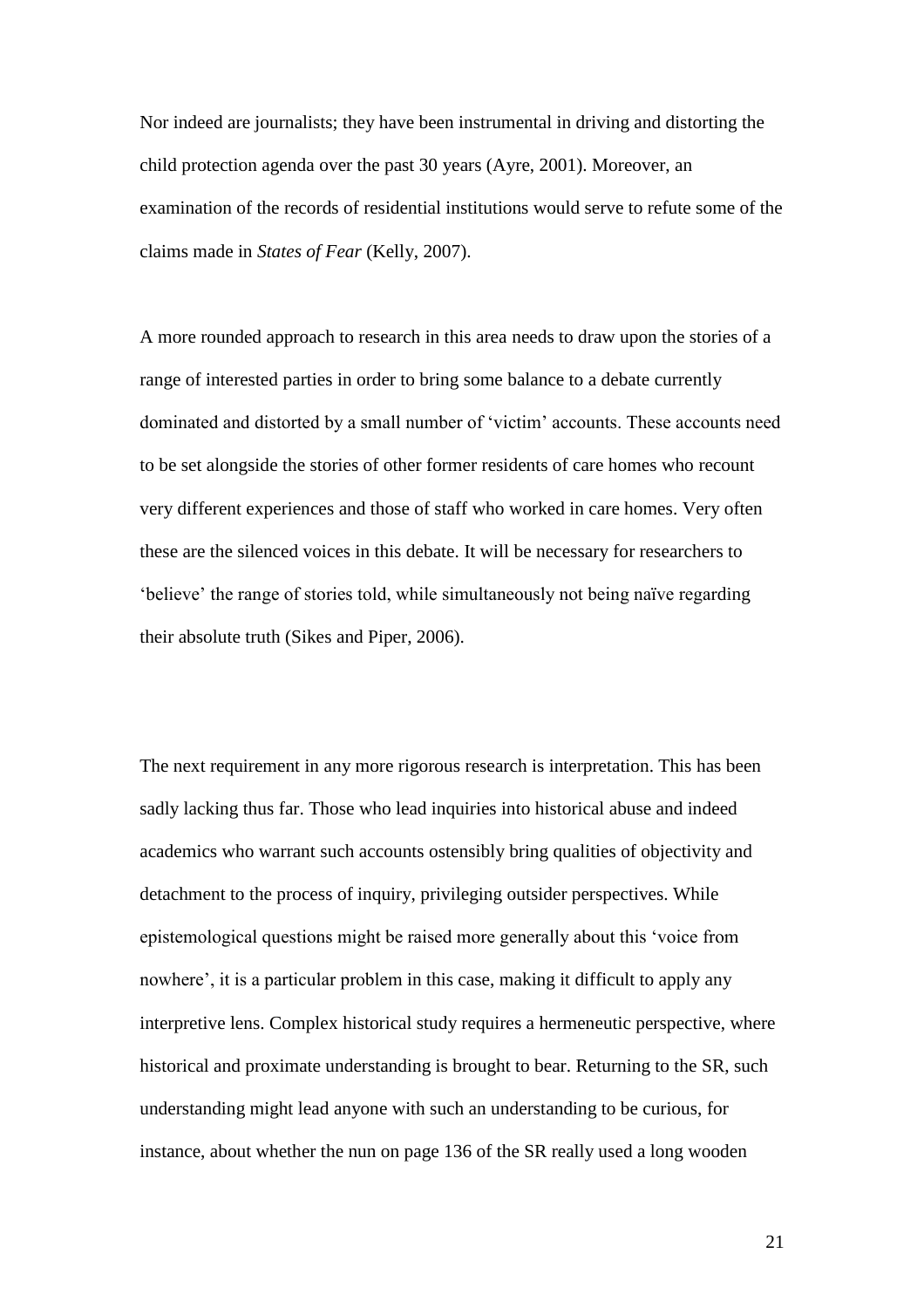stick to beat children with such force that it periodically broke? Or did some former residents really stay in residential care for 18 years and if they did might this not lend itself to a counter-narrative of placement stability? Such questions do not seem to have been asked.

#### **A reflexive turn**

The issue of historical abuse also needs to be located in broader context. It has not just been uncovered but has emerged and exists as a product of wider social forces. The notion of epistemic reflexivity (White, 1997) demands a critical analysis of our claims to knowledge and an awareness of the dominant professional constructions that influence how that knowledge is constructed and understood. A reflexive approach is 'helpful to make sense of subjects where 'knowledge is often hidden, obscured or claimed by emotion, theory and professional power' (Myers, 2008: 204).

A reflexive gaze might uncover a number of wider discourses that feed into how conceptions of historical abuse have been constructed: individualism and consumerism, moral panic over child abuse, the dominance of child protection over child welfare, declining trust in professionals, and the idea of the therapeutic state, whereby governments intervene in an ever expanding range of social issues, all spring to mind as possible macro influences. Some of these come together in the rebalancing of the criminal justice system in favour of 'victims'. But the term 'victim' is not neutral; it has emerged from these wider discourses of individualism and consumerism where personal worth is explicitly linked with questions of financial compensation (Spalek, 2006).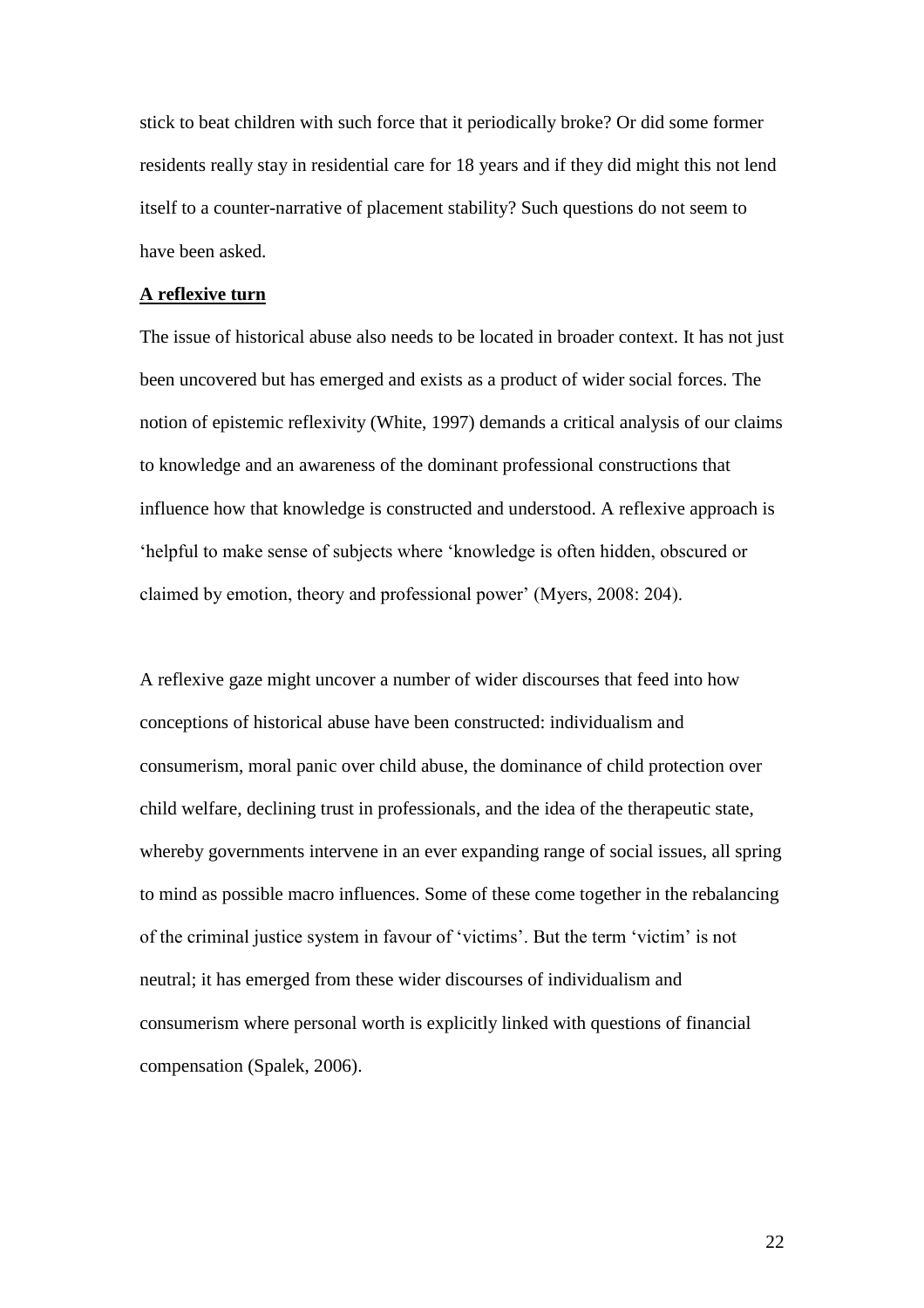*contemporary culture provides a powerful incentive to individuals to manipulate their memory and present themselves as traumatised victims. The assertion of trauma as a result of past suffering has become a way of winning public recognition and attention, and of making a claim on resources"* (Furedi, 2008).

It is only in wider social context that historical abuse can be understood. It is not in the interests of those who claim to be abused or those on the wrong end of allegations of abuse to have these stories reduced to simple abuser/victim dualism as is so often the case.

# **Conclusion**

Denzin and Lincoln liken qualitative research to a *bricolage,* 'a complex, dense, reflective, collagelike creation that represents the researchers images, understandings and interpretations of the world or phenomenon under analysis' (1998: 4). Instead of a rich bricolage, research into historical abuse rarely moves beyond standpointism. While a narrative turn may have much to offer social work practice and inquiry it needs to be adopted with due criticality. In cases of historical abuse victim narratives risk descending into at best an unreflexive solipsism and potentially an outlet for fantasy or fabrication. Co-opted in one-dimensional ways the narrative form is antithetical to the critical and emancipatory potential claimed for it. Victim accounts demand the same methodological scepticism as any other form of knowledge (Atkinson, 1997). A genuinely 'thick' and rigorous account of what residential child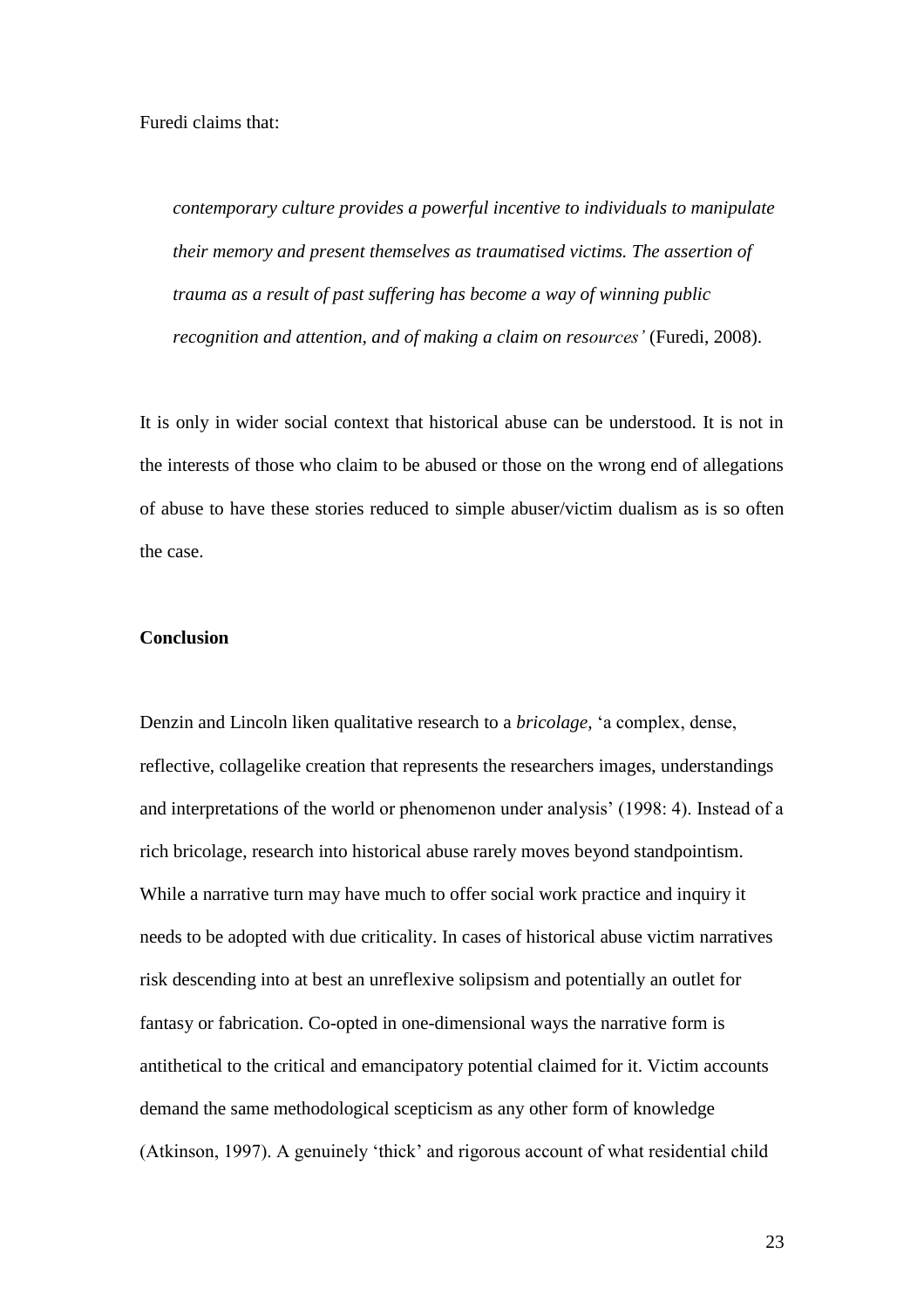care was like requires that other voices, those of other children raised in care and of staff who worked in such settings be afforded the same status as those of the 'victim'. It also demands that these accounts are subject to rigorous hermeneutic and reflexive interrogation and interpretation by those with a grounded understanding of practice in this area. The interests of genuine victims of abuse, of those encouraged, for whatever reason, to believe they were abused and of residential workers accused of abuse are not well served by a situation where ideology and preconception too often supplants rigorous inquiry.

# **References**

Atkinson, P. (1997) 'Narrative Turn Or Blind Alley', *Qualitative Health Research* 7 (3) 325-344.

Ayre, P (2001) 'Child Protection and the Media: Lessons from the Last Three Decades', *British Journal of Social Work* **31,** 887-901.

Atkinson, P and Coffey, A. (2004) 'Analysing documentary realities' in D Silverman (Ed) *Qualitative Research: Theory, Method and Practice* pp 56-76 London: Sage.

Beckett, C. (2003) *Child protection: an introduction*. London: Sage.

British Psychological Society (2008) *Guidelines on Memory and the Law* Leicester: British Psychological Society.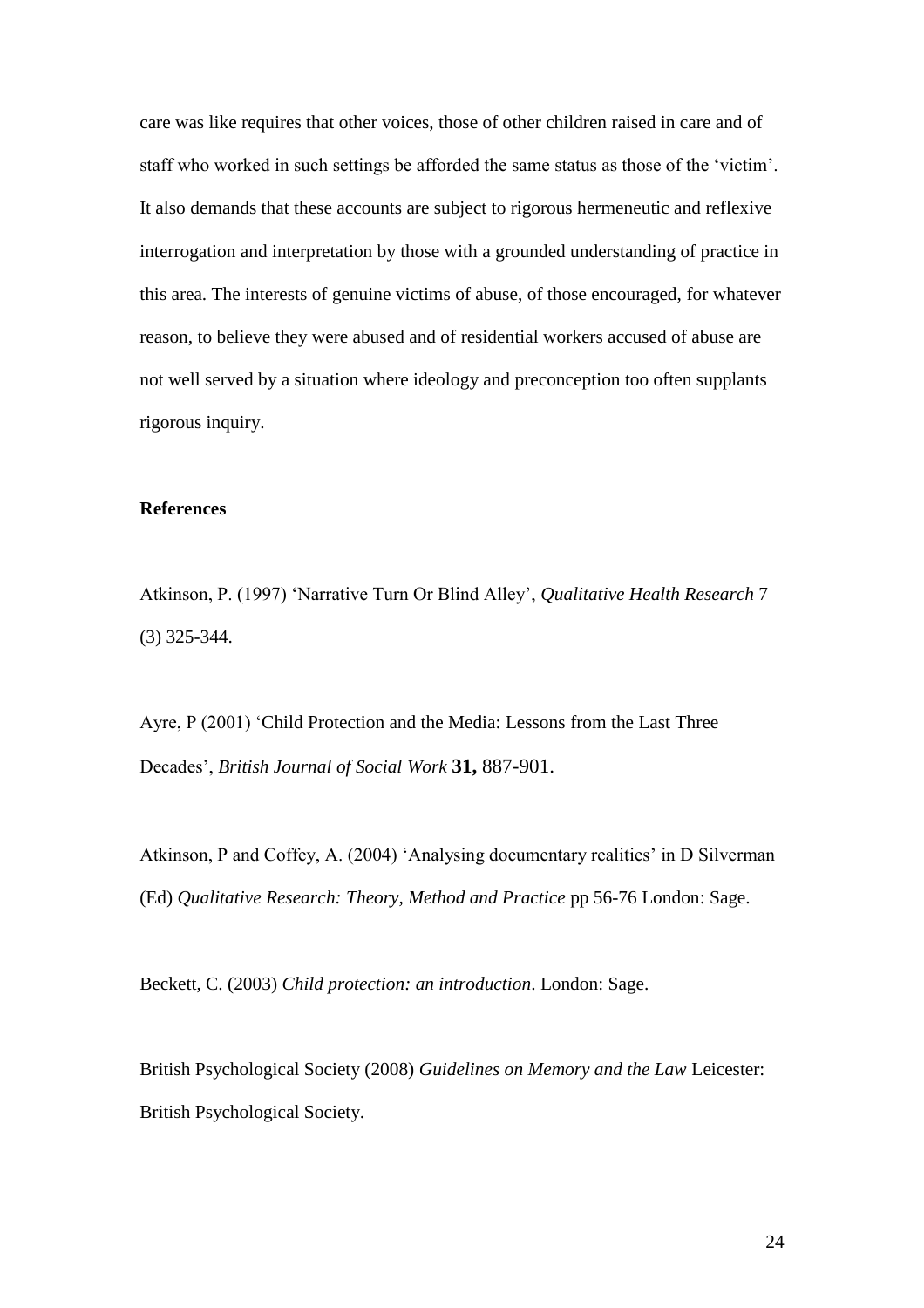Butler, I. and Drakeford, M. (2005) *Scandal, Social Policy and Social Welfare* Bristol: BASW/Policy Press.

Colton, M., Vanstone, M. and Walby, C. (2002) Victimization, care and justice: Reflections on the experiences of victims/survivors involved in large-scale historical investigations of child sexual abuse in residential institutions. *British Journal of Social Work* **32**, pp. 541-551.

Corby, B. Doig, A and Roberts, V. (2001) *Public Inquiries into Abuse of Children in Residential Care*, London: Jessica Kingsley Publishing.

Cruz, P. (1998) *Child Abuse and Child Protection in Residential Care,* Highlight No. 159. London: National Children's Bureau.

Denzin, N.K. and Lincoln, Y.S. (1998) *Strategies of Qualitative Inquiry.* Thousand Oaks: Sage.

Doyle, P. (1989) *The God Squad,* London: Corgi.

Ferguson, H. (2007) 'Abuse and Looked After Children as 'Moral Dirt': Child Abuse and Institutional Care in Historical Perspective'. *Journal of Social Policy* 36 (1) 123 - 139.

Furedi, F. (2008) *History-as-Therapy,* Spiked-online Wednesday 5 March 2008 www.spiked-online.com/index.php?/site/article/4721/ accessed 16<sup>th</sup> May 2008.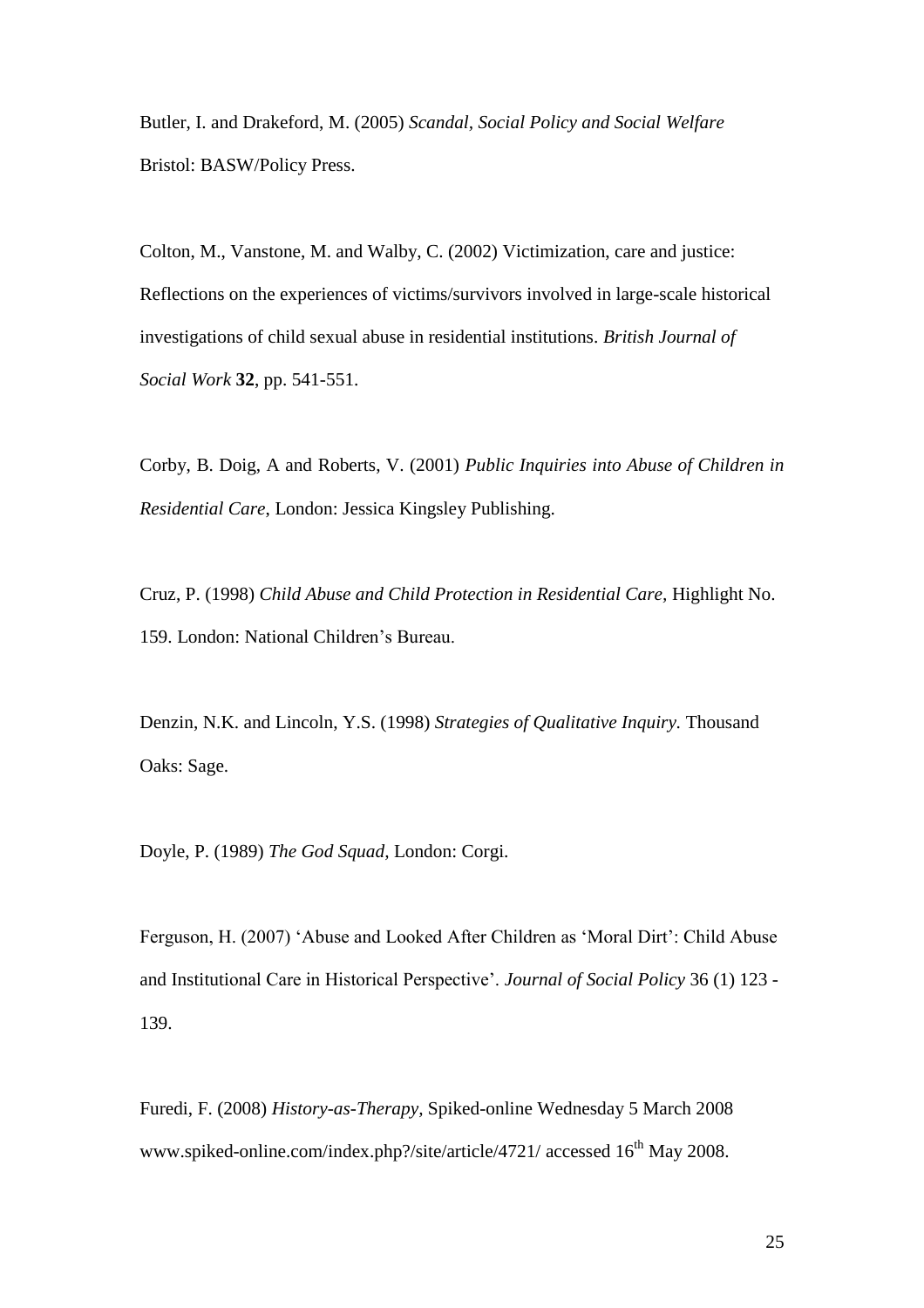Fulcher, L. and Ainsworth, F. (2006) *Group Care Practice with Children and Young People Revisited* New York: Haworth Press.

Gallagher, B. (2000) The Extent and Nature of Known Cases of Institutional Child Sex Abuse *British Journal of Social Work* 30 795 – 817.

Giddens, A. (1991) *Modernity and self-identity. Self and society in the late modern age.* Cambridge: Polity Press.

Green, L. (2006) An overwhelming sense of injustice? An exploration of child sexual abuse in relation to the concept of justice. *Critical Social Policy* 6. (1), 74-100.

Hacking, I (1992) World-Making by Kind-Making: Child Abuse for Example. In M. Douglas & D. Hull (Eds.) *How Classification Works: Nelson Goodman among the Social Sciences*, Edinburgh: Edinburgh University Press.

Halbwachs, M. (1980) *The Collective Memory*, New York and London: Harper and Row.

Hall, C and White, S (2005)' Looking Inside Professional Practice Discourse, Narrative and Ethnographic Approaches to Social Work and Counselling'. *Qualitative Social Work* 4(4): 379–390.

Kelly, H. (2007) *Kathy"s Real Story* Dunleer: Prefect Press.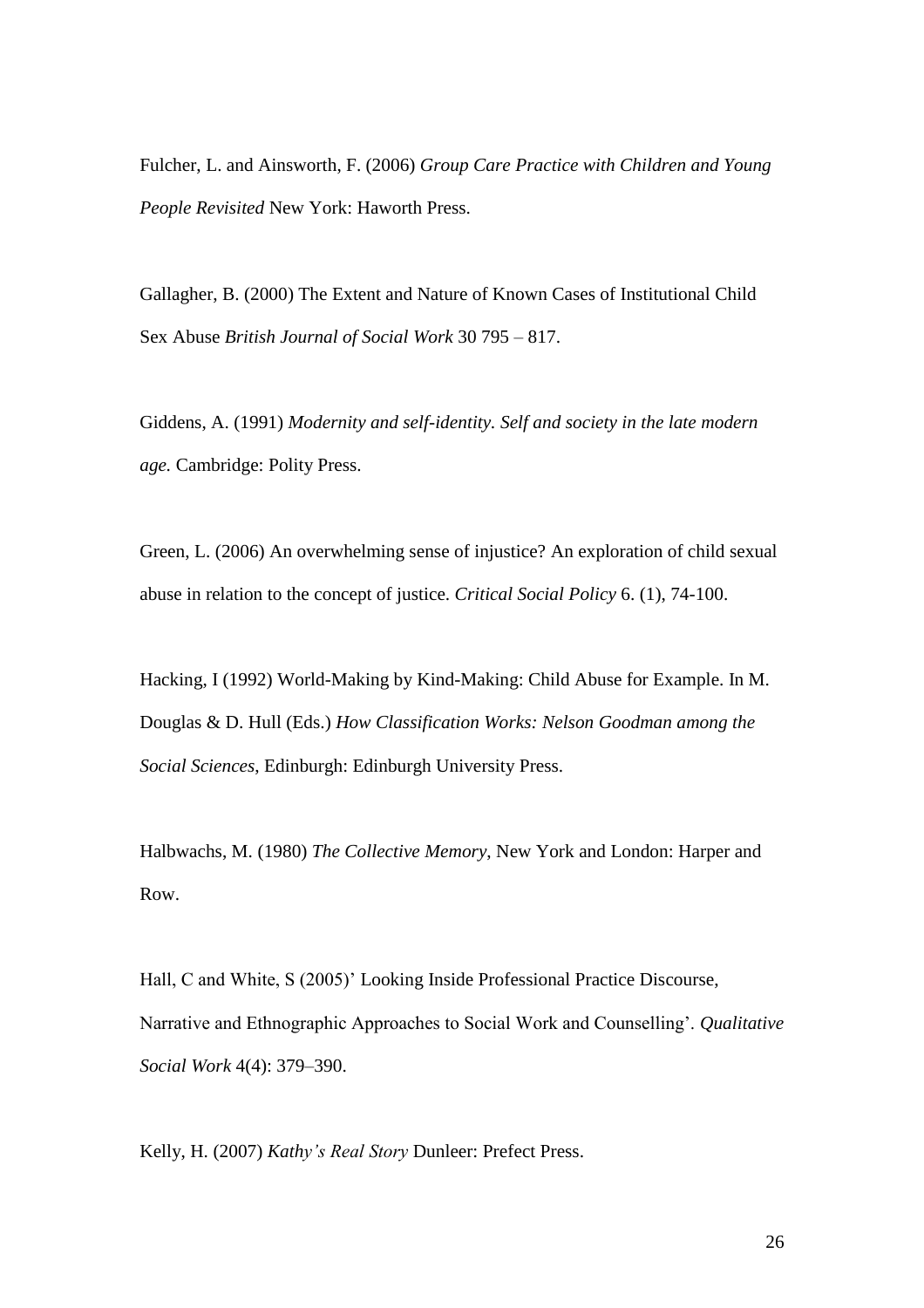Kirkwood, A. (1992)*The Leicestershire Inquiry*, Leicestershire County Council.

Kent, R. (1997) *Children"s Safeguards Review* Edinburgh: HMSO.

Levy, A and Kahan, B (1991), *The Pindown Experience and the Protection of Children*. Staffordshire County Council.

Loftus, E. (2003) 'Our changeable memories: Legal and Practical Implications' in *Nature Reviews: Neuroscience*.

Macintyre, A. (1984) *After Virtue,* Notre Dame, IN: University of Notre Dame Press.

Dingwall, R. (1997) 'Accounts, Interviews and Observations' in G. Miller and R. Dingwall, pp. 51 - 65 *Context and Method in Qualitative Research* London: Sage.

Marshall, K. Jamieson, C. and Finlayson, A. (1999) *Edinburgh's children: summary report; the Edinburgh inquiry into abuse and protection of children in care,* Edinburgh: City of Edinburgh Council.

Myers, S (2008) Revisiting Lancaster: More Things that Every Social Work Student Should Know *Social Work Education* 27 (2) 203 – 211.

Nightingale and Crombie (2002) 'Social Constructionism as Ontology Exposition and Example'. *Theory and Psychology* 12 (5) 701 - 713.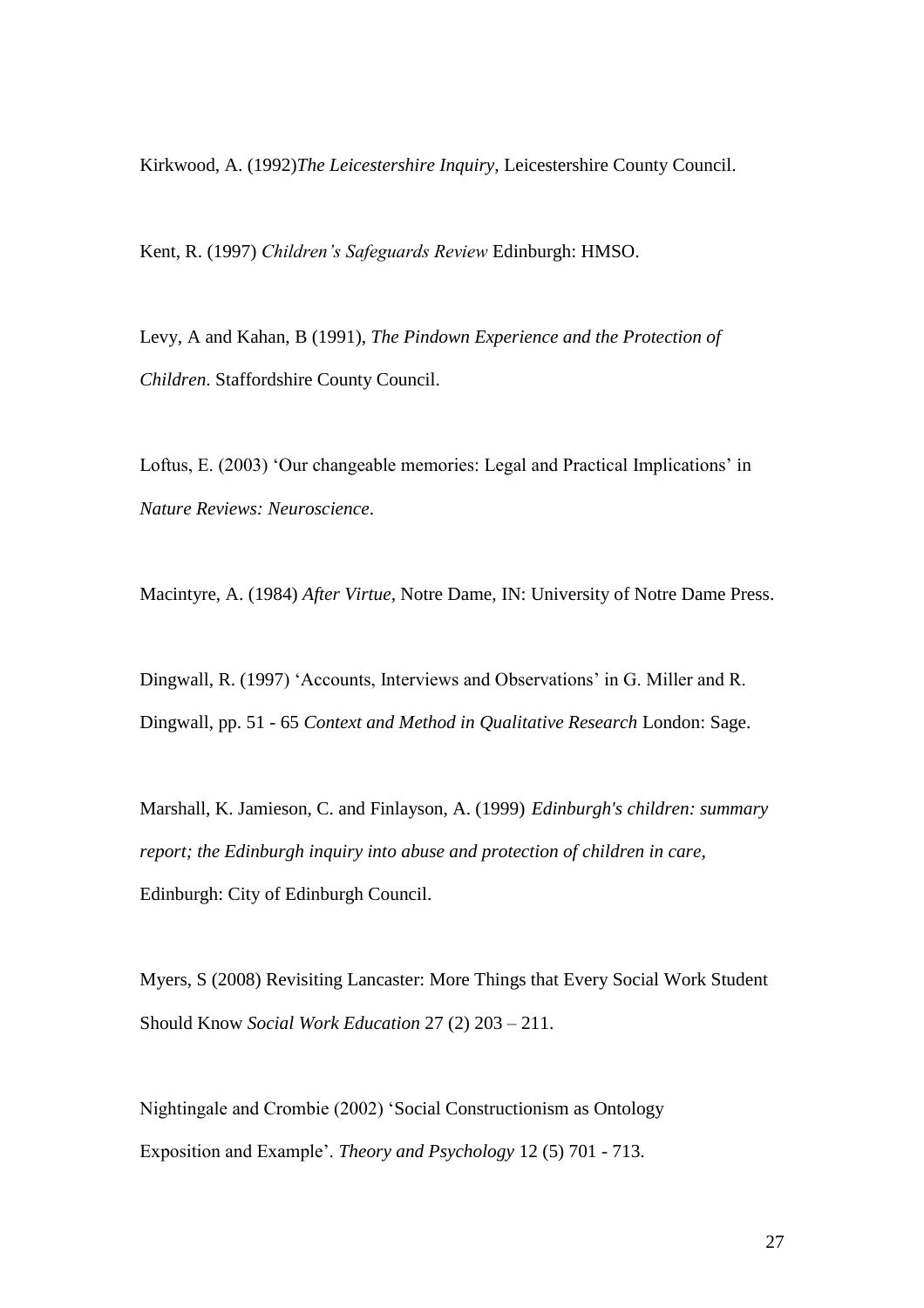O'Beirne, K and Sheridan, M. (2006) Don't Ever Tell, Edinburgh: Mainstream.

Parton, N. and O'Byrne, P. (2000) *Constructive Social Work***.** Basingstoke: Palgrave.

Plummer, K. (2001) *Documents of Life 2* London: Sage.

Potter, J. (1996) *Representing Reality: Discourse, Rhetoric and Social Construction*  London: Sage.

Prior, L. (2004) Doing things with documents in D Silverman (Ed) *Qualitative Research: Theory, Method and Practice* pp76-95 London: Sage.

Ricoeur, P. (1980) 'Narrative Time' *Critical Inquiry,* 7 (1) 169 -190.

Riessman, C. K. (1993) *Narrative Analysis: Qualitative Research Methods*, Newbury Park, CA: Sage Publications.

Riessman, C. K. and Quinney, L. (2005) Narrative in Social Work: A Critical Review *Qualitative Social Work* 4 391 – 411.

Sen, R. Kendrick, A. Milligan, I and Hawthorn, M. (2007) *Historical abuse in residential child care in Scotland 1950 - 1995: A literature review* Appendix 2 in Shaw, T. *Historical Abuse Systemic Review* Edinburgh: Scottish Government.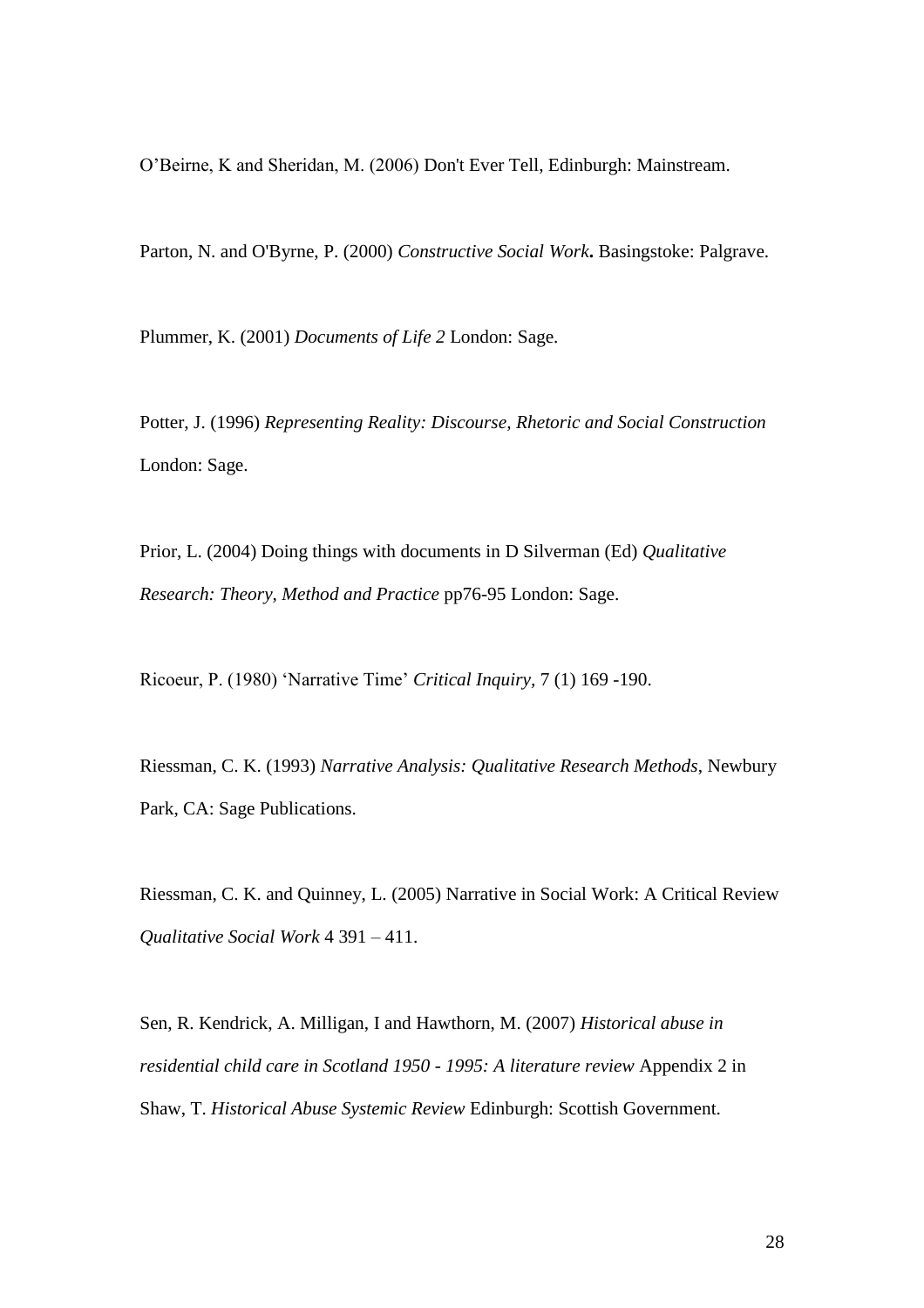Shaw, T. (2007*) Historical Abuse Systemic Review* Edinburgh: Scottish Government.

Sikes, P. and Piper, H. (2006) 'True stories? Dilemmas in research into 'false' allegations of sexual misconduct.' Paper presented to British Educational Research Conference, University of Warwick.

Smith, M. (2008) 'Historical abuse in residential child care: An alternative view' *Practice* 20 (1) 29-41.

Stein, M. (2006) Missing years of abuse in children's homes *Child & Family Social Work* 11 (1) 11 – 21.

Taylor, C. (2006) 'Narrating Significant Experience: Reflective Accounts and the Production of (Self) Knowledge ' *British Journal of Social Work* 36(2): 189-206.

Taylor, C. and White, S. (2000) *Practising reflexivity in health and welfare* Buckingham: Open University Press.

Trinder, L. (1996) 'Social Work Research: the state of the art (or science)' *Child & Family Social Work*. 1 (4): 233-242.

Utting, B*. (1997) People like us: The Report of the Review of the Safeguarding of Children* London: HMSO.

Waterhouse, R (2000) *Lost in Care,* London: The Stationery Office.